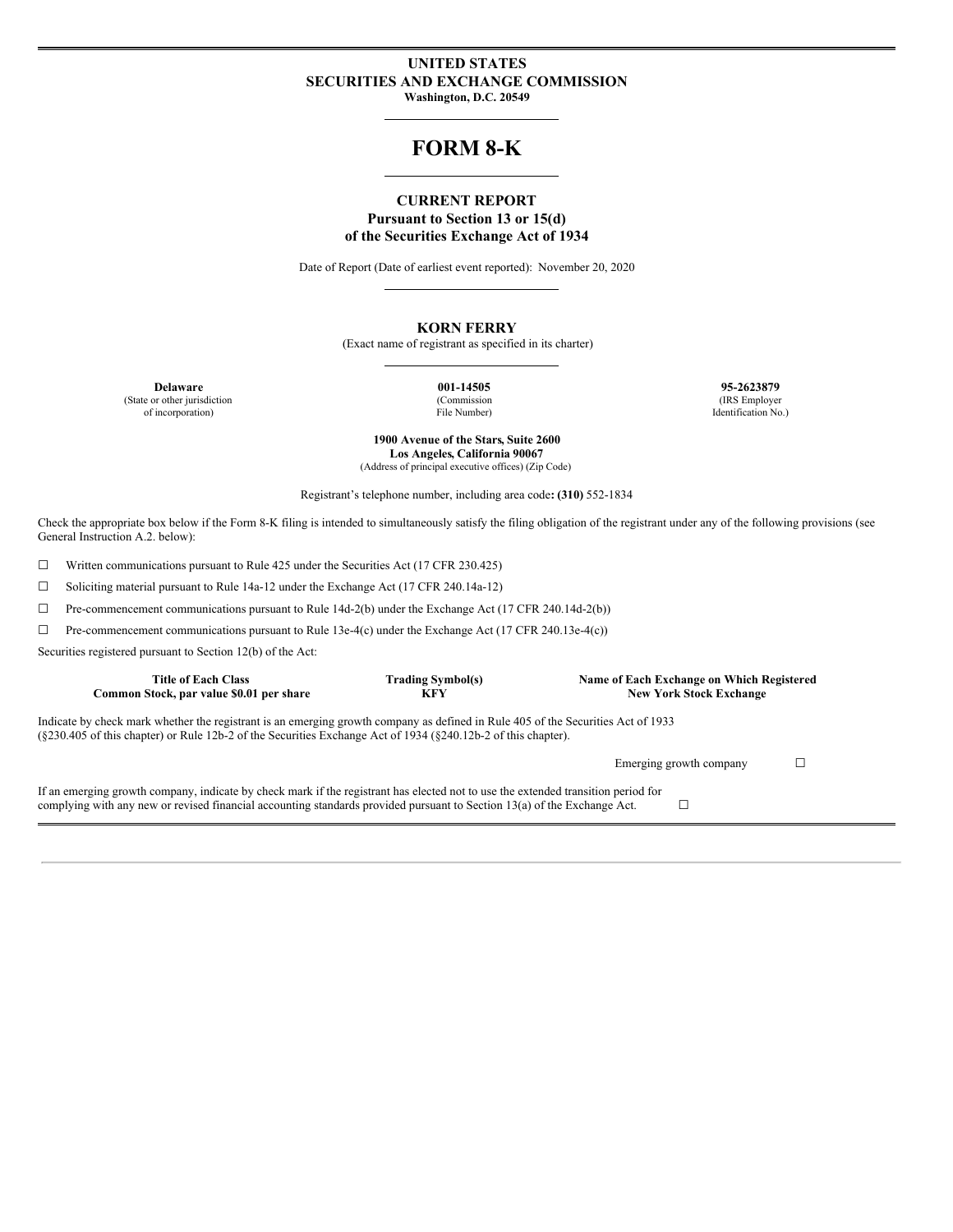#### **Item 2.02 Results of Operations and Financial Condition.**

On November 23, 2020, Korn Ferry (the "Company")issued a press release announcing its second quarter fiscal year 2021 results. A copy of the press release is attached hereto as Exhibit 99.1. The information in this Item 2.02 and the exhibit hereto are furnished to, but not filed with, the Securities and Exchange Commission.

#### Item 5.02 Departure of Directors or Certain Officers; Election of Directors; Appointment of Certain Officers; Compensatory Arrangements of Certain Officers.

As previously disclosed, the Company took certain proactive measures to weather the economic environment created by the coronavirus (COVID-19) pandemic. As part of these measures, each of its named executive officers agreed that each named executive officer's base salary would be reduced by 50% for the period from May 1, 2020 through December 31, 2020. In addition, each of the non-employee members of the Board of Directors of the Company (the "Board") agreed to a pro-rata reduction by 50% of their annual cash retainer of \$85,000 payable for the period from May 1, 2020 through December 31, 2020.

In light of the Company's financial performance for the second quarter of the Company's 2021 fiscal year and, as part of a broader program to restore the reduced cash compensation for the second quarter of the Company's 2021 fiscal year for all of the Company's employees whose base salaries were reduced, the Compensation Committee of the Board (the "Committee") on November 20, 2020 approved the payment to the Company's named executive officers of an amount equal to the reduced base salary not paid to such officers for the second quarter of the Company's 2021 fiscal year, subject to applicable tax withholding and other deductions, and subject further to such named executive officer's continued employment with the Company until the date of such payment, which shall occur on or before December 31, 2020. In addition, the Committee has also approved the payment to the non-employee members of the Board of an amount equal to the reduced cash retainer not paid to such Board members for the second quarter of the Company's 2021 fiscal year, subject to such director's continued service as a director with the Company until the date of such payment, which shall occur on or before December 31, 2020.

#### **Item 8.01 Other Events.**

On November 22, 2020, the Board declared a cash dividend of \$0.10 per share that will be paid on January 15, 2021 to holders of the Company's common stock of record at the close of business on December 21, 2020. The declaration and payment of future dividends under the quarterly dividend policy will be at the discretion of the Board and will depend upon many factors, including the Company's earnings, capital requirements, financial conditions, the terms of the Company's indebtedness and other factors that the Board may deem to be relevant. The Company may amend, revoke or suspend the dividend policy at any time and for any reason at its discretion.

#### **Item 9.01 Financial Statements and Exhibits.**

(d) Exhibits

| Exhibit 99.1 | Press Release, dated November 23, 2020                                                                   |
|--------------|----------------------------------------------------------------------------------------------------------|
| Exhibit 104  | The cover page from this Current Report on Form 8-K, formatted in Inline XBRL (included as Exhibit 101). |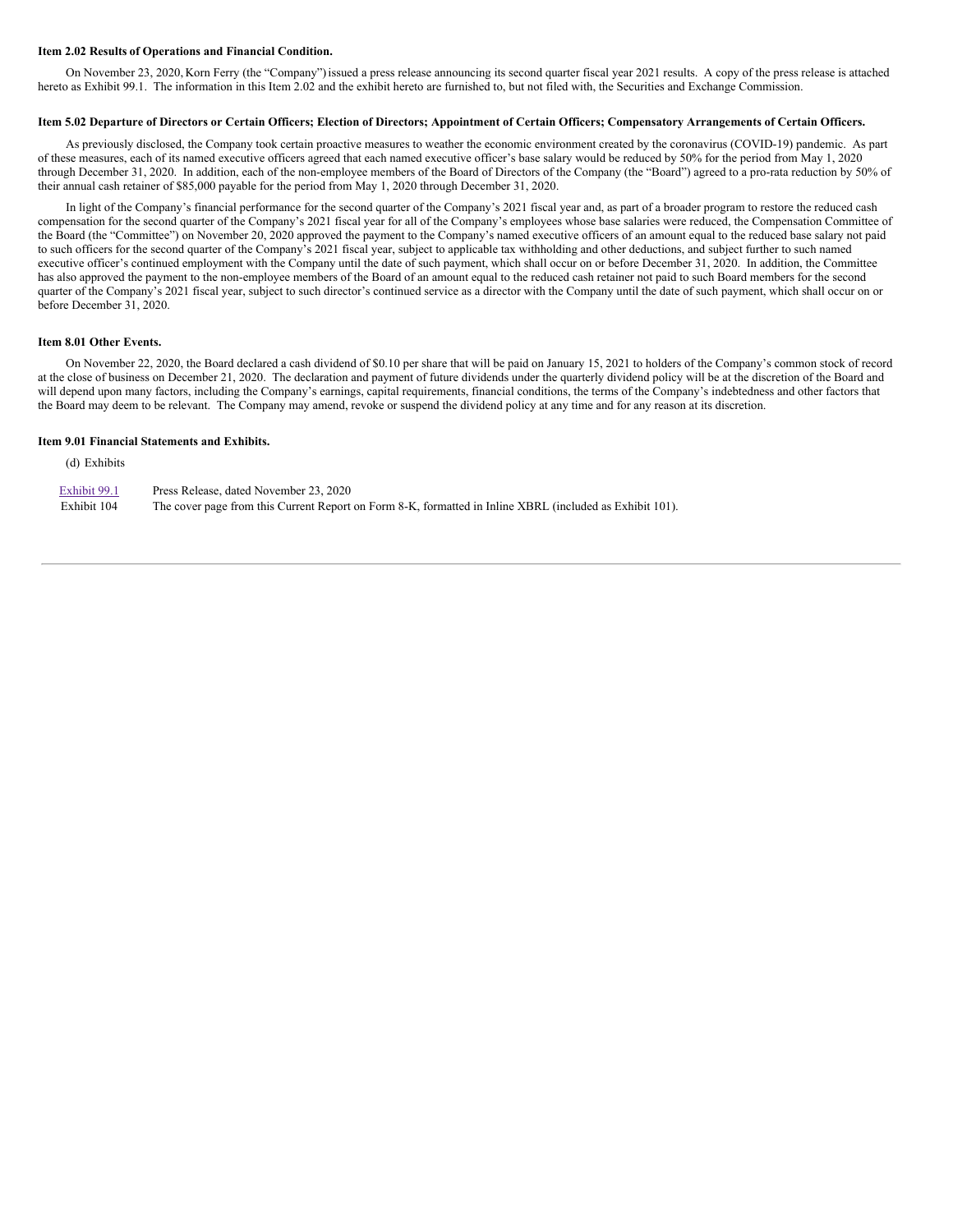### **SIGNATURES**

Pursuant to the requirements of the Securities Exchange Act of 1934, the registrant has duly caused this report to be signed on its behalf by the undersigned hereunto duly authorized.

Date: November 23, 2020 /s/ Robert P. Rozek

**KORN FERRY**

(Registrant)

(Signature) Name: Robert P. Rozek

Title: Executive Vice President, Chief Financial Officer and Chief Corporate Officer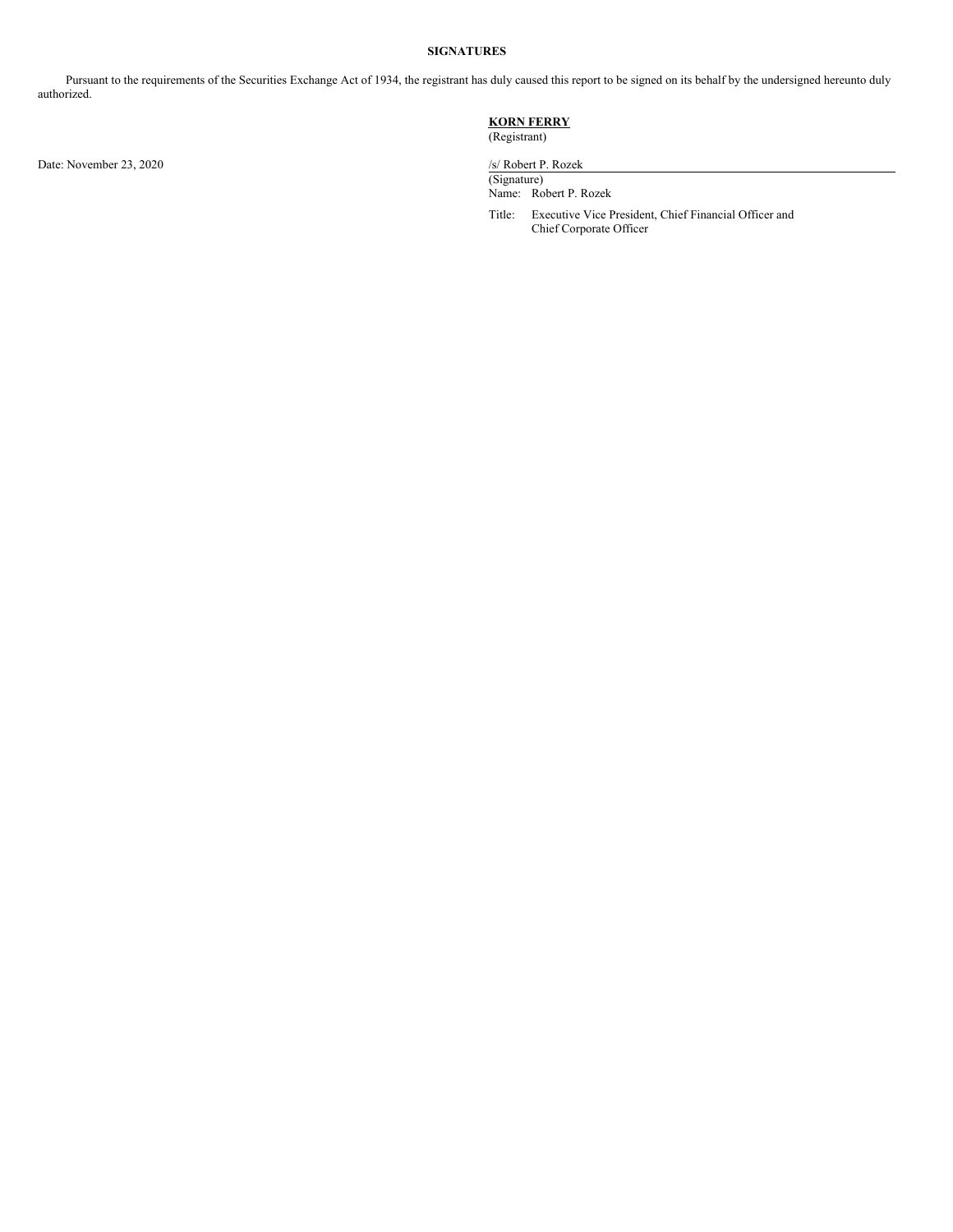

**FOR IMMEDIATE RELEASE Contacts:**

Investor Relations: Gregg Kvochak, (310) 556-8550 Media: Dan Gugler, (310) 226-2645

# **Korn Ferry Announces Second Quarter Fiscal 2021 Results of Operations**

#### FY'21 Second Quarter Performance

- Korn Ferry reports fee revenue of \$435.4 million in Q2 FY'21, a decrease of 12% (decrease of 12% on a constant currency basis) from Q2 FY'20. On a quarter sequential basis, Q2 FY'21 fee revenue increased 27% from Q1 FY'21.
- Net income attributable to Korn Ferry was \$27.8 million in Q2 FY'21.
- Operating income was \$48.2 million in Q2 FY'21 with an operating margin of 11.1%. Adjusted EBITDA was \$66.2 million with an Adjusted EBITDA margin of 15.2%.
- Q2 FY'21 diluted earnings per share and adjusted diluted earnings per share was \$0.51 and \$0.54, respectively.

**Los Angeles, CA, November 23, 2020** – Korn Ferry (NYSE: KFY), a global organizational consulting firm, today announced second quarter fee revenue of \$435.4 million. Second quarter diluted earnings per share was \$0.51 and adjusted diluted earnings per share was \$0.54. Adjusted diluted earnings per share for the second quarter excludes an aggregate of \$1.7 million, net of tax or \$0.03 per share, of restructuring charges, net, due to the coronavirus pandemic ("COVID-19").

"During the recently completed second quarter, I'm pleased that Korn Ferry's revenue was up 27% sequentially to \$435 million. We had a sharp improvement in earnings and profitability with net income attributable to Korn Ferry of \$28 million with an operating margin of 11.1% and \$66 million of adjusted EBITDA and a 15.2% adjusted EBITDA margin," said Gary D. Burnison, CEO, Korn Ferry. "I'm not only encouraged by the financial results, but extremely proud of all that has been accomplished by our Korn Ferry colleagues to help our business rebound so dramatically. The actions, strategy, solutions and messages we've taken to the marketplace have resonated. Our clients have responded, and our colleagues have been resilient through a year that none of us have experienced in our lifetimes.

"As we look to the calendar year ahead, almost every company on the planet is and will have to re-imagine their business. So forget the new normal, this is normal," Burnison added. "Companies are rethinking their organizational structure, roles and responsibilities. How they compensate, engage and develop their workforce, along with the type of agile talent they hire and how they hire talent in a virtual world. That's real, tangible opportunity for Korn Ferry."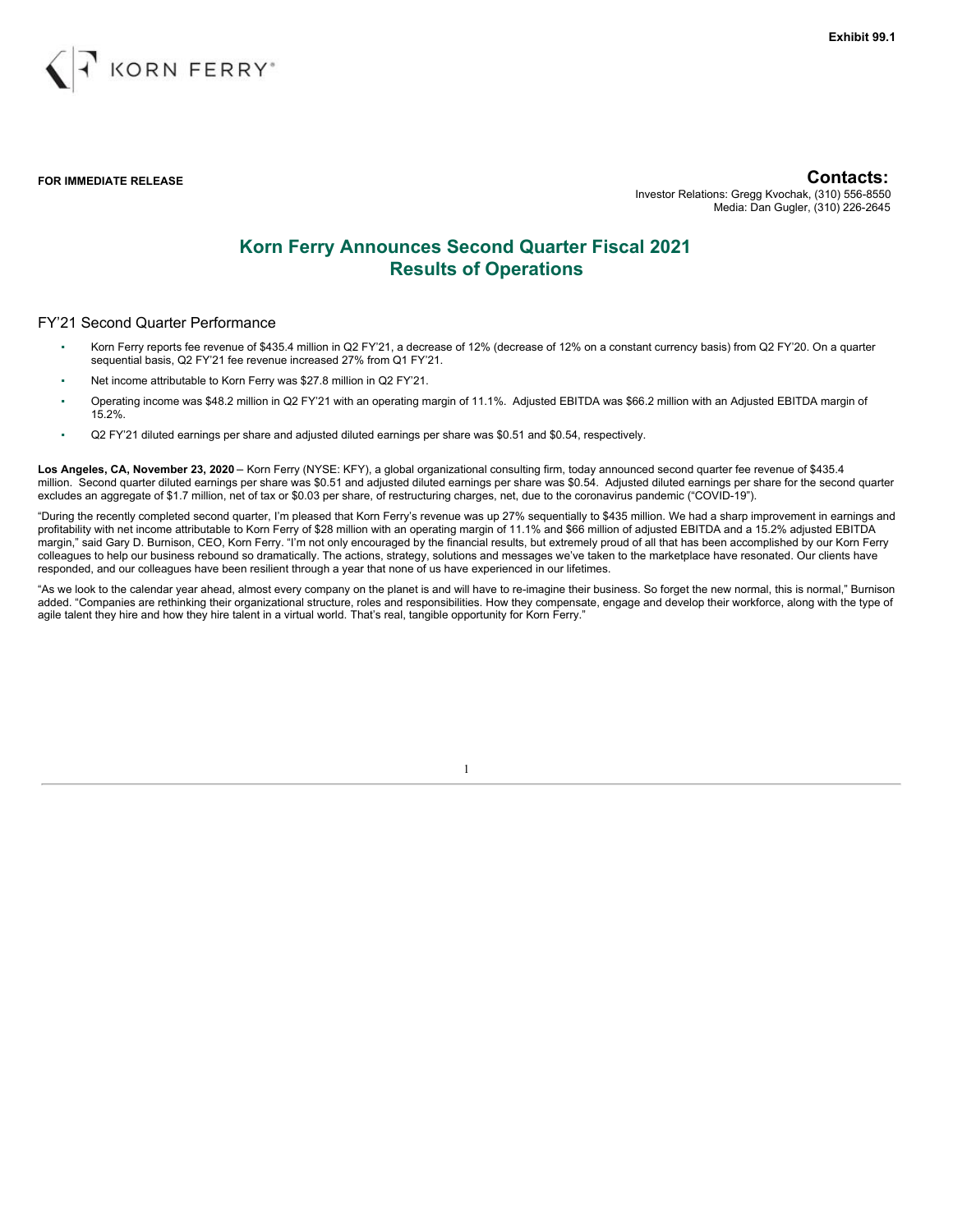### Selected Financial Results

(dollars in millions, except per share amounts)(a)

|                                              | <b>Second Quarter</b> |  |              |              |         |  | <b>Year to Date</b> |
|----------------------------------------------|-----------------------|--|--------------|--------------|---------|--|---------------------|
|                                              | <b>FY'21</b>          |  | <b>FY'20</b> | <b>FY'21</b> |         |  | <b>FY'20</b>        |
| Fee revenue                                  | 435.4                 |  | 492.4        |              | 779.5   |  | 976.9               |
| Total revenue                                | 437.8                 |  | 504.2        |              | 784.7   |  | 1.000.4             |
| Operating income                             | \$<br>48.2            |  | 61.9         |              | 4.4     |  | 122.2               |
| Operating margin                             | 11.1%                 |  | 12.6%        |              | $0.6\%$ |  | 12.5%               |
| Net income (loss) attributable to Korn Ferry | 27.8                  |  | 42.8         |              | (3.1)   |  | 85.8                |
| Basic earnings (loss) per share              | 0.51                  |  | 0.78         |              | (0.06)  |  | 1.54                |
| Diluted earnings (loss) per share            | 0.51                  |  | 0.77         |              | (0.06)  |  | 1.54                |

| <b>EBITDA Results (b):</b> |              | <b>Second Quarter</b> |  |              | <b>Year to Date</b> |       |              |       |  |
|----------------------------|--------------|-----------------------|--|--------------|---------------------|-------|--------------|-------|--|
|                            | <b>FY'21</b> |                       |  | <b>FY'20</b> |                     | FY'21 | <b>FY'20</b> |       |  |
| <b>EBITDA</b>              |              | 63.7                  |  | 75.,         |                     | 46.   |              | 150.7 |  |
| EBITDA margin              |              | 14.6%                 |  | 15.4%        |                     | 5.9%  |              | 15.4% |  |

| <b>Adjusted Results (c):</b>                   | <b>Second Quarter</b> |              | <b>Year to Date</b> |              |      |  |       |              |  |
|------------------------------------------------|-----------------------|--------------|---------------------|--------------|------|--|-------|--------------|--|
|                                                | <b>FY'21</b>          | <b>FY'20</b> |                     | <b>FY'21</b> |      |  |       | <b>FY'20</b> |  |
| Adjusted EBITDA (b)                            | 66.2                  |              | 78.3                |              | 76.8 |  | 153.3 |              |  |
| Adjusted EBITDA margin (b)                     | 15.2%                 |              | 15.9%               |              | 9.8% |  | 15.7% |              |  |
| Adjusted net income attributable to Korn Ferry | 29.5                  |              | 44.8                |              | 19.3 |  | 87.7  |              |  |
| Adjusted basic earnings per share              | 0.54                  |              | 0.81                |              | 0.35 |  | 1.58  |              |  |
| Adjusted diluted earnings per share            | 0.54                  |              | 0.81                |              | 0.35 |  | 1.57  |              |  |

(a) Numbers may not total due to rounding.

 $\frac{1}{2}$  ,  $\frac{1}{2}$  ,  $\frac{1}{2}$  ,  $\frac{1}{2}$  ,  $\frac{1}{2}$  ,  $\frac{1}{2}$  ,  $\frac{1}{2}$ 

(b) EBITDA refers to earnings before interest, taxes, depreciation and amortization. Adjusted EBITDA further adjusts EBITDA to exclude integration/acquisition costs and restructuring charges, net. EBITDA, EBITDA margin, Adjusted EBITDA and Adjusted EBITDA margin are non-GAAP financial measures (see attached reconciliations).

(c) Adjusted results are non-GAAP financial measures that adjust for the following, as applicable (see attached reconciliations):

|                               |              |                                 | <b>Second Quarter</b> |              | <b>Year to Date</b> |                          |  |              |  |
|-------------------------------|--------------|---------------------------------|-----------------------|--------------|---------------------|--------------------------|--|--------------|--|
|                               | <b>EV'94</b> |                                 |                       | <b>FY'20</b> |                     | EV <sub>10</sub><br>FIZI |  | <b>FY'20</b> |  |
| Integration/acquisition costs |              | $\hspace{0.1mm}-\hspace{0.1mm}$ |                       | Z.O          |                     | 0.7                      |  | 2.6          |  |
| Restructuring charges, net    |              | $\sim$<br>$\mathcal{L}$ .4      |                       |              |                     | 29.9                     |  |              |  |

Fee revenue was \$435.4 million in Q2 FY'21, a decrease of 12% (down 12% on a constant currency basis) compared to Q2 FY'20. The decrease in fee revenue across Executive Search, Consulting, and RPO and Professional Search, was primarily due to a decline in demand for our products and services due to the impact of COVID-19 on economies around the world. This decline in fee revenue was partially offset by an increase in Digital fee revenue when compared to Q2 FY'20, which was primarily due to the acquisition of Miller Heiman Group, AchieveForum and Strategy Execution (the "acquired companies") in the third quarter of fiscal 2020.

Actions taken by various government and other authoritative bodies in response to the COVID-19 caused a contraction in economic activity which translated into the decrease in fee revenue compared to the year-ago quarter. This decline in fee revenue was partially offset by savings associated with actions taken to align our cost structure with the lower level of business demand, and resulted in a net income attributable to Korn Ferry of \$27.8 million in Q2 FY'21 as compared to net income attributable to Korn Ferry of \$42.8 million in Q2 FY'20.

Operating margin was 11.1% in Q2 FY'21 compared to 12.6% in the year-ago quarter. The decrease in operating margin was primarily due to the decline in fee revenue in Q2 FY'21 associated with the impact of COVID-19.

Adjusted EBITDA margin was 15.2%, compared to 15.9% in the year-ago quarter.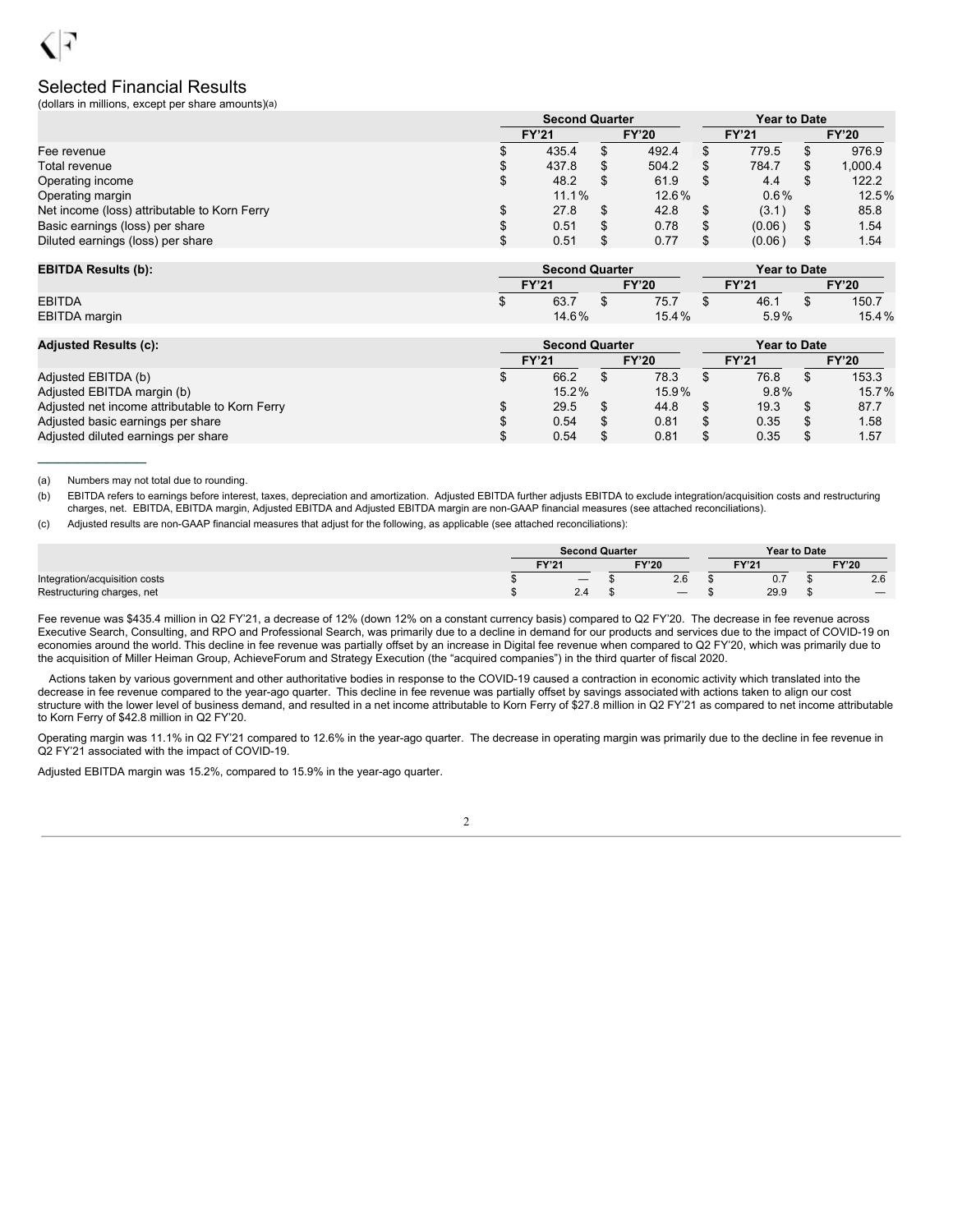# Results by Segment

### Selected Consulting Data(a)

(dollars in millions)(b)

|                                                      |    | <b>Second Quarter</b> |    |              | Year to Date |              |    |              |  |  |
|------------------------------------------------------|----|-----------------------|----|--------------|--------------|--------------|----|--------------|--|--|
|                                                      |    | <b>FY'21</b>          |    | <b>FY'20</b> |              | <b>FY'21</b> |    | <b>FY'20</b> |  |  |
| Fee revenue                                          |    | 126.7                 | ж. | 144.0        | S            | 226.0        | S  | 281.6        |  |  |
| Total revenue                                        | Φ  | 127.1                 | S  | 148.2        | \$           | 226.6        | \$ | 289.5        |  |  |
| Operating income                                     | \$ | 14.6                  | \$ | 9.8          | S            | 3.7          | \$ | 21.6         |  |  |
| Operating margin                                     |    | 11.5%                 |    | 6.8%         |              | $1.6\%$      |    | $7.7\%$      |  |  |
|                                                      |    |                       |    |              |              |              |    |              |  |  |
| Ending number of consultants and execution staff (c) |    | 1.491                 |    | 1.886        |              | 1.491        |    | 1,886        |  |  |
| Hours worked in thousands (d)                        |    | 399                   |    | 463          |              | 766          |    | 915          |  |  |
| Average billed rate (e)                              | \$ | 318                   | \$ | 311          | S            | 295          | \$ | 308          |  |  |
|                                                      |    |                       |    |              |              |              |    |              |  |  |

| <b>EBITDA Results (f):</b> | <b>Second Quarter</b> |  |       |              |              |  | Year to Date |
|----------------------------|-----------------------|--|-------|--------------|--------------|--|--------------|
|                            | <b>FY'21</b>          |  |       | <b>FY'20</b> |              |  | <b>FY'20</b> |
| <b>EBITDA</b>              | 19.0                  |  | 14.6  |              | 12.9         |  | 31.3         |
| EBITDA margin              | 15.0%                 |  | 10.1% |              | 5.7%         |  | 11.1%        |
|                            |                       |  |       |              |              |  |              |
| Adjucted Peculte (a):      | Second Quarter        |  |       |              | Voar to Dato |  |              |

| Adjusted Results (g):                             |              | <b>Second Quarter</b> |  |               |              | Year to Date  |  |               |  |
|---------------------------------------------------|--------------|-----------------------|--|---------------|--------------|---------------|--|---------------|--|
|                                                   | <b>FY'21</b> |                       |  | <b>FY'20</b>  | <b>FY'21</b> |               |  | <b>FY'20</b>  |  |
| Adjusted EBITDA (f)<br>Adjusted EBITDA margin (f) |              | 20.2<br>$15.9\%$      |  | 14.6<br>10.1% |              | 26.8<br>11.8% |  | 31.3<br>11.1% |  |
|                                                   |              |                       |  |               |              |               |  |               |  |

(a) In the third quarter of fiscal 2020, the Company changed the composition of its global segments. Consulting segment represents the consulting business that was previously included in the Advisory segment. Segment data for Q2 FY'20 has been recast to reflect the division of the Advisory segment into the Consulting and Digital segments.

(b) Numbers may not total due to rounding.

(c) Represents number of employees originating, delivering and executing consulting services.

(d) The number of hours worked by consultant and execution staff during the period.

(e) The amount of fee revenue divided by the number of hours worked by consultants and executive staff.

(f) EBITDA, EBITDA margin, Adjusted EBITDA and Adjusted EBITDA margin are non-GAAP financial measures (see attached reconciliations).

(g) Adjusted results are non-GAAP financial measures that adjust for the following (see attached reconciliations):

|                            |                       | <b>Second Quarter</b> |  |       |              | Year to Date |  |  |
|----------------------------|-----------------------|-----------------------|--|-------|--------------|--------------|--|--|
|                            | <b>FY'20</b><br>EVI24 |                       |  | EV'O' | <b>FY'20</b> |              |  |  |
| Restructuring charges, net |                       | .                     |  |       | 13.9         |              |  |  |

Fee revenue was \$126.7 million inQ2 FY'21 compared to \$144.0 million in Q2 FY'20, a decrease of \$17.3 million or 12% (down 13% on a constant currency basis).This change was due to the decline in demand for our products and services due to the contraction in economic activity as a result of COVID-19.

Operating income was \$14.6 million in Q2 FY'21 with an operating margin of 11.5% compared to operating income of \$9.8 million and an operating margin of 6.8% in the year-ago quarter. This change resulted from a decrease in compensation and benefits expense driven by a reduction in headcount and decreases in both general and administrative expenses and cost of services expense, all of which resulted from the cost saving initiatives that were put in place, partially offset by the decline in fee revenue outlined above and an increase in restructuring charges, net incurred in Q2 FY'21.

Adjusted EBITDA was \$20.2 million in Q2 FY'21 with an Adjusted EBITDA margin of 15.9% compared to \$14.6 million and 10.1%, respectively, in the year-ago quarter. The increase in Adjusted EBITDA was due to the same factors impacting operating income outlined above except for restructuring charges.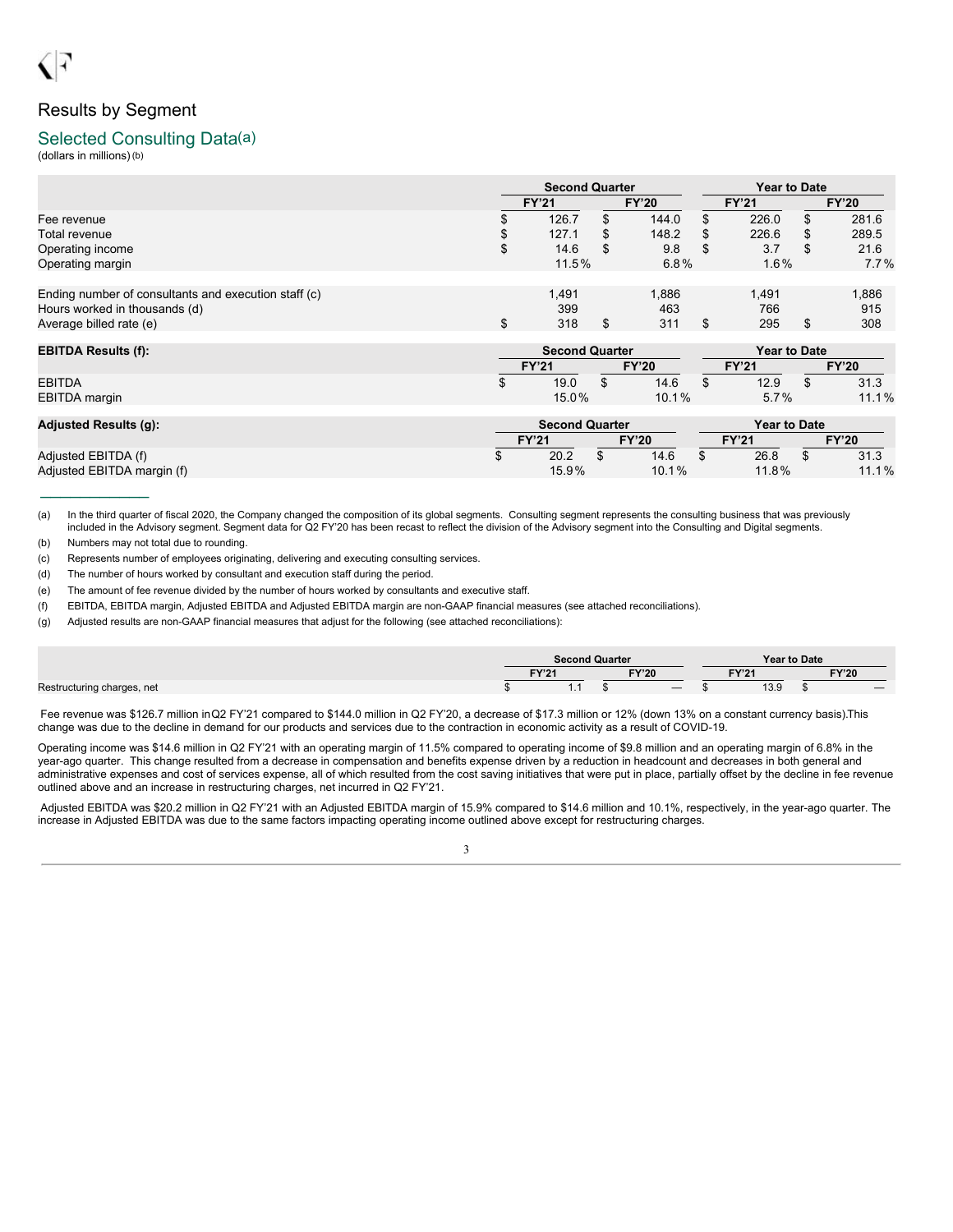# Selected Digital Data(a)

(dollars in millions)(b)

Digital is an integrated platform that gives clients direct access to people and organizational data, insights, analytics, and digital assets that when used together, give clients a common language for all talent matters.

|                                    |    | <b>Second Quarter</b>        |   |       | <b>Year to Date</b> |       |              |       |  |
|------------------------------------|----|------------------------------|---|-------|---------------------|-------|--------------|-------|--|
|                                    |    | <b>FY'20</b><br><b>FY'21</b> |   |       | <b>FY'21</b>        |       | <b>FY'20</b> |       |  |
| Fee revenue                        |    | 75.0                         | S | 65.7  |                     | 131.0 |              | 123.7 |  |
| Total revenue                      | S  | 75.0                         | S | 65.7  |                     | 131.1 |              | 123.7 |  |
| Operating income                   | \$ | 15.8                         |   | 18.6  | -S                  | 13.2  |              | 32.6  |  |
| Operating margin                   |    | 21.1%                        |   | 28.2% |                     | 10.1% |              | 26.3% |  |
|                                    |    |                              |   |       |                     |       |              |       |  |
| Ending number of consultants       |    | 299                          |   | 348   |                     | 299   |              | 348   |  |
| Subscription & License fee revenue | \$ | 22.7                         |   | 15.9  |                     | 43.8  | .S           | 31.3  |  |

| <b>EBITDA Results (c):</b> |              | <b>Second Quarter</b> |   |              | <b>Year to Date</b> |       |  |              |
|----------------------------|--------------|-----------------------|---|--------------|---------------------|-------|--|--------------|
|                            | <b>FY'21</b> |                       |   | <b>FY'20</b> | FY'21               |       |  | <b>FY'20</b> |
| <b>EBITDA</b>              |              | 23.0                  | w | 22.4         |                     | 27.5  |  | 40.2         |
| <b>EBITDA</b> margin       |              | 30.7%                 |   | 34.1%        |                     | 21.0% |  | 32.5%        |

| <b>Adjusted Results (d):</b> | <b>Second Quarter</b> |       |              |       |  | <b>Year to Date</b> |  |              |  |  |
|------------------------------|-----------------------|-------|--------------|-------|--|---------------------|--|--------------|--|--|
|                              | <b>FY'21</b>          |       | <b>FY'20</b> |       |  | $-Y'21$             |  | <b>FY'20</b> |  |  |
| Adjusted EBITDA (c)          |                       | 23.1  |              | 22.4  |  | 31.0                |  | 40.2         |  |  |
| Adjusted EBITDA margin (c)   |                       | 30.8% |              | 34.1% |  | 23.7%               |  | 32.5%        |  |  |

(a) In the third quarter of fiscal 2020, the Company changed the composition of its global segments. Digital segment represents the products business that was previously included in the Advisory segment. Segment data for Q2 FY'20 has been recast to reflect the division of the Advisory segment into the Consulting and Digital segments.

(b) Numbers may not total due to rounding.

 $\frac{1}{2}$  ,  $\frac{1}{2}$  ,  $\frac{1}{2}$  ,  $\frac{1}{2}$  ,  $\frac{1}{2}$  ,  $\frac{1}{2}$  ,  $\frac{1}{2}$ 

(c) EBITDA, EBITDA margin, Adjusted EBITDA and Adjusted EBITDA margin are non-GAAP financial measures (see attached reconciliations).

(d) Adjusted results are non-GAAP financial measures that adjust for the following (see attached reconciliations):

|                               | <b>Second Quarter</b> |  |              |     |       | <b>Year to Date</b> |  |              |  |
|-------------------------------|-----------------------|--|--------------|-----|-------|---------------------|--|--------------|--|
|                               | <b>FY'21</b>          |  | <b>FY'20</b> |     | EV'?' |                     |  | <b>FY'20</b> |  |
| Integration/acquisition costs |                       |  |              | $-$ |       | 0.6                 |  |              |  |
| Restructuring charges, net    |                       |  |              |     |       | 2.9                 |  |              |  |

Fee revenue was \$75.0 million in Q2 FY'21 compared to \$65.7 million in Q2 FY'20, an increase of \$9.3 million or 14% (13% on a constant currency basis). The increase in fee revenue was primarily due to fee revenue generated by the acquired companies.

Operating income was \$15.8 million in Q2 FY'21 withan operating margin of 21.1% compared to operating income of \$18.6 million and an operating margin of 28.2% in the year-ago quarter. Contributing to the change was an increase in compensation and benefits expense, cost of services expense and depreciation and amortization expense, relating to the acquired companies, which was partially offset by the cost saving initiatives that were put in place and an increase in fee revenue outlined above.

Adjusted EBITDA was \$23.1 million in Q2 FY'21 with an Adjusted EBITDA margin of 30.8% compared to \$22.4 million and 34.1%, respectively, in the year-ago quarter. The increase in Adjusted EBITDA was due to the same factors impacting operating income described above except for depreciation and amortization expense.

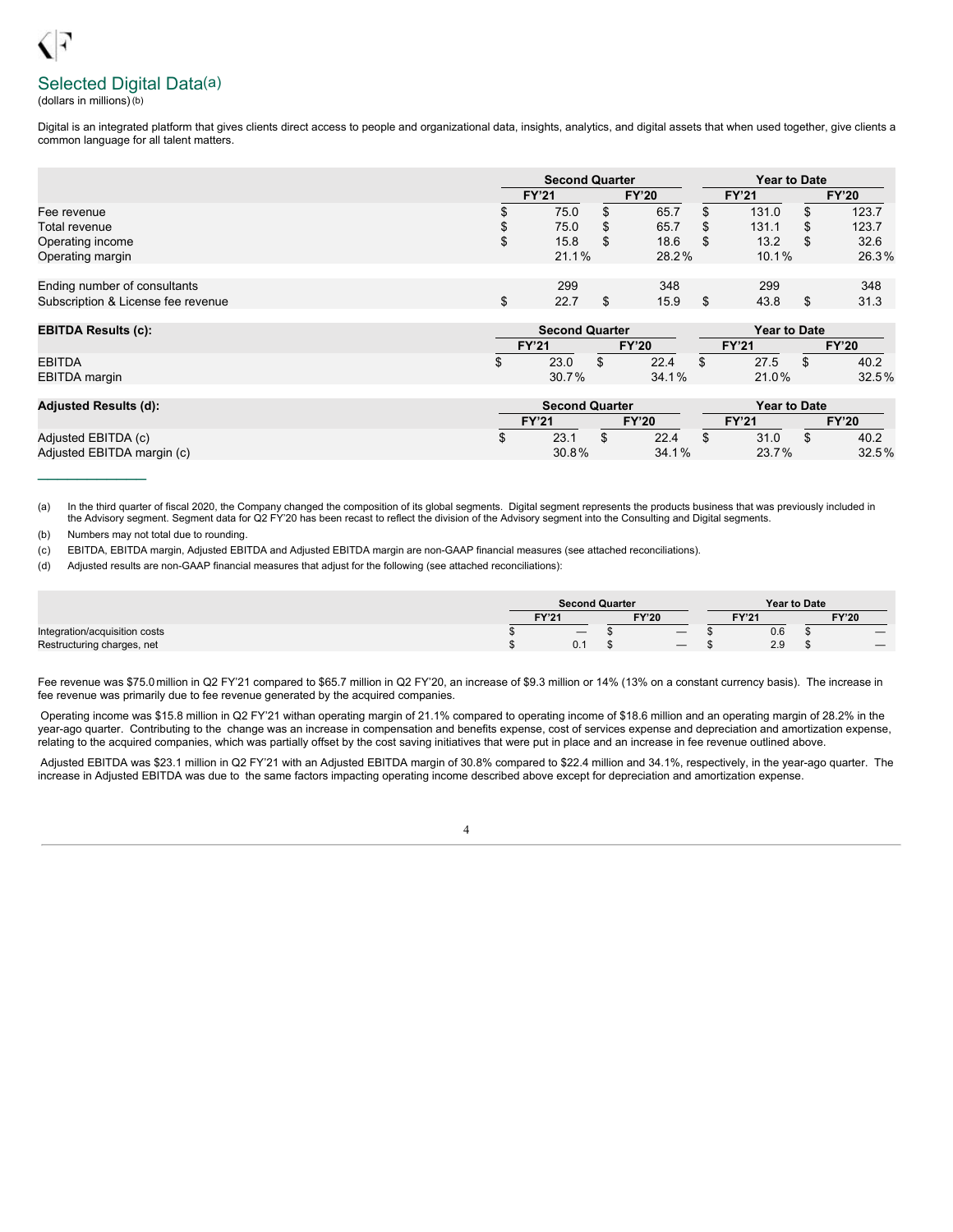### Selected Executive Search Data

(dollars in millions)(a)

|                               |       | <b>Second Quarter</b>        |       |       | <b>Year to Date</b> |         |   |              |  |
|-------------------------------|-------|------------------------------|-------|-------|---------------------|---------|---|--------------|--|
|                               |       | <b>FY'20</b><br><b>FY'21</b> |       |       | <b>FY'21</b>        |         |   | <b>FY'20</b> |  |
| Fee revenue                   |       | 148.1                        | ۰D.   | 187.9 |                     | 268.2   |   | 381.1        |  |
| Total revenue                 | \$    | 148.6                        | SS.   | 192.0 | S                   | 269.5   | S | 390.0        |  |
| Operating income              | \$    | 25.6                         | S     | 41.2  | S                   | 13.3    | S | 86.9         |  |
| Operating margin              | 17.3% |                              | 21.9% |       |                     | $5.0\%$ |   | 22.8%        |  |
|                               |       |                              |       |       |                     |         |   |              |  |
| Ending number of consultants  |       | 512                          |       | 585   |                     | 512     |   | 585          |  |
| Average number of consultants |       | 511                          |       | 577   |                     | 534     |   | 575          |  |
| Engagements billed            |       | 3,082                        |       | 3.848 |                     | 4,618   |   | 6,086        |  |
| New engagements (b)           |       | 1,331                        |       | 1.575 |                     | 2.446   |   | 3,270        |  |

| <b>EBITDA Results (c):</b> | <b>Second Quarter</b> |       |  |              |       | Year to Date |  |              |  |
|----------------------------|-----------------------|-------|--|--------------|-------|--------------|--|--------------|--|
|                            | <b>FY'21</b>          |       |  | <b>FY'20</b> | TY'21 |              |  | <b>FY'20</b> |  |
| <b>EBITDA</b>              |                       | 27.3  |  | 44.0         |       | 26.2         |  | 92.9         |  |
| <b>EBITDA</b> margin       |                       | 18.5% |  | 23.4%        |       | $9.8\%$      |  | 24.4%        |  |

| <b>Adjusted Results (d):</b> | <b>Second Quarter</b> |       |              |       |              | <b>Year to Date</b> |              |       |  |
|------------------------------|-----------------------|-------|--------------|-------|--------------|---------------------|--------------|-------|--|
|                              | <b>FY'21</b>          |       | <b>FY'20</b> |       | <b>FY'21</b> |                     | <b>FY'20</b> |       |  |
| Adjusted EBITDA (c)          |                       | 28.2  |              | 44.0  |              | 36.3                |              | 92.9  |  |
| Adjusted EBITDA margin (c)   |                       | 19.1% |              | 23.4% |              | 13.5%               |              | 24.4% |  |

(a) Numbers may not total due to rounding.

 $\frac{1}{2}$ 

(b) Represents new engagements opened in the respective period.

(c) EBITDA, EBITDA margin, Adjusted EBITDA and Adjusted EBITDA margin are non-GAAP financial measures (see attached reconciliations).

(d) Adjusted results are non-GAAP financial measures that adjust for the following (see attached reconciliations):

|                            | <b>Second Quarter</b> |              |  | <b>Year to Date</b> |  |                                 |
|----------------------------|-----------------------|--------------|--|---------------------|--|---------------------------------|
|                            | EVI24<br>14 L         | <b>FY'20</b> |  | EVI24               |  | <b>FY'20</b>                    |
| Restructuring charges, net | 0.9                   |              |  | 10.0                |  | $\hspace{0.1mm}-\hspace{0.1mm}$ |

Fee revenue was \$148.1 million and \$187.9 million in Q2 FY'21 and Q2 FY'20, respectively, a decrease of \$39.8 million or 21% (down 22% on a constant currency basis). The decrease in fee revenue was attributable to a decline in fee revenue in all regions due to the decrease in demand for our products and services because of the worldwide economic downturn associated with COVID-19.

Operating income was \$25.6 million in Q2 FY'21 compared to operating income of \$41.2 million in Q2 FY'20. Operating margin was 17.3% in Q2 FY'21 compared to 21.9% in the year-ago quarter. The change was mainly due to a decrease in fee revenue in Q2 FY'21 as compared to the year-ago quarter, partially offset by a decrease in compensation and benefits expense driven by a reduction in headcount and a decline in general and administrative expenses, all of which resulted from the cost saving initiatives that were put in place.

Adjusted EBITDA was \$28.2 million in Q2 FY'21 with an Adjusted EBITDA margin of 19.1% compared to \$44.0 million and 23.4%, respectively, in the year-ago quarter. The decrease in Adjusted EBITDA was due to the same factors impacting operating income described above.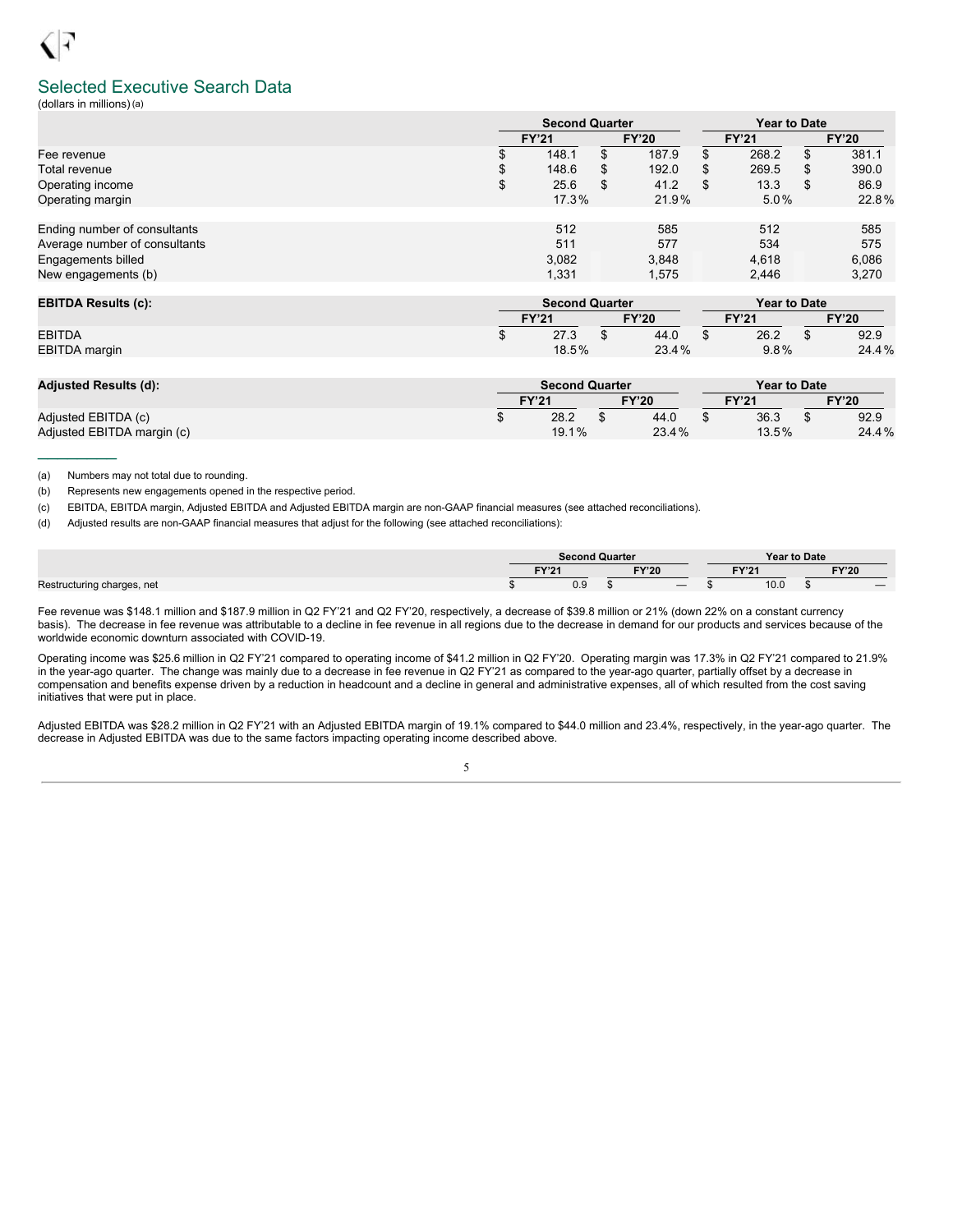### Selected RPO and Professional Search Data

(dollars in millions)(a)

|                        | <b>Second Quarter</b> |              |       | <b>Year to Date</b> |       |   |              |  |
|------------------------|-----------------------|--------------|-------|---------------------|-------|---|--------------|--|
|                        | <b>FY'21</b>          | <b>FY'20</b> |       | <b>FY'21</b>        |       |   | <b>FY'20</b> |  |
| Fee revenue            | 85.7                  |              | 94.8  |                     | 154.3 | S | 190.6        |  |
| Total revenue          | \$<br>87.1            | ۰D           | 98.3  | \$                  | 157.5 | S | 197.2        |  |
| Operating income       | \$<br>12.5            | จ            | 15.1  |                     | 14.7  | S | 30.1         |  |
| Operating margin       | 14.6%                 |              | 15.9% | 9.5%                |       |   | 15.8%        |  |
|                        |                       |              |       |                     |       |   |              |  |
| Engagements billed (b) | 1,173                 |              | 1,441 |                     | 1.778 |   | 2,274        |  |
| New engagements (c)    | 657                   |              | 693   | 1,221               |       |   | 1,460        |  |
|                        |                       |              |       |                     |       |   |              |  |

| <b>EBITDA Results (d):</b> | <b>Second Quarter</b> |       |  |              |  | Year to Date |              |       |  |
|----------------------------|-----------------------|-------|--|--------------|--|--------------|--------------|-------|--|
|                            | <b>FY'21</b>          |       |  | <b>FY'20</b> |  | <b>FY'21</b> | <b>FY'20</b> |       |  |
| <b>EBITDA</b>              |                       | 13.5  |  | 16.1         |  | 16.8         |              | 32.2  |  |
| EBITDA margin              |                       | 15.7% |  | $17.0\%$     |  | $10.9\%$     |              | 16.9% |  |

| <b>Adjusted Results (e):</b> | <b>Second Quarter</b> |       |              |       |  | <b>Year to Date</b> |  |              |  |
|------------------------------|-----------------------|-------|--------------|-------|--|---------------------|--|--------------|--|
|                              | <b>FY'21</b>          |       | <b>FY'20</b> |       |  | <b>FY'21</b>        |  | <b>FY'20</b> |  |
| Adjusted EBITDA (d)          |                       | 13.8  |              | 16.1  |  | 19.8                |  | 32.2         |  |
| Adjusted EBITDA margin (d)   |                       | 16.1% |              | 17.0% |  | 12.8%               |  | 16.9%        |  |

(a) Numbers may not total due to rounding.

 $\frac{1}{2}$  ,  $\frac{1}{2}$  ,  $\frac{1}{2}$  ,  $\frac{1}{2}$  ,  $\frac{1}{2}$  ,  $\frac{1}{2}$  ,  $\frac{1}{2}$ 

(b) Represents professional search engagements billed.

(c) Represents new professional search engagements opened in the respective period.

(d) EBITDA, EBITDA margin, Adjusted EBITDA and Adjusted EBITDA margin are non-GAAP financial measures (see attached reconciliations).

(e) Adjusted results are non-GAAP financial measures that adjust for the following (see attached reconciliations):

|                            | Second Quarter    |              |  |                   | <b>Year to Date</b> |  |              |
|----------------------------|-------------------|--------------|--|-------------------|---------------------|--|--------------|
|                            | EV <sub>104</sub> | <b>FY'20</b> |  | EV <sub>104</sub> |                     |  | <b>FY'20</b> |
| Restructuring charges, net | റാ<br>υ.υ         |              |  |                   | -<br>$\cup$ . I     |  |              |

Fee revenue was \$85.7 million in Q2 FY'21, a decrease of \$9.1 million or 10% (decrease of 11% on a constant currency basis), compared to the year-ago quarter. The lower fee revenue was driven by a decrease in professional search and recruitment process outsourcing of \$7.7 million and \$1.4 million, respectively, due to of the worldwide economic downturn associated with COVID-19. For the quarter, professional search was down 21% (22% on a constant currency) and RPO was down 3% (4% at constant currency), both compared to the year-ago quarter.

Operating income was \$12.5 million in Q2 FY'21, a decrease of \$2.6 million compared to operating income of \$15.1 million in Q2 FY'20. Operating margin was14.6% in the current quarter compared to 15.9% in the year-ago quarter. Adjusted EBITDA was \$13.8 million in Q2 FY'21 with an Adjusted EBITDA margin of 16.1% in Q2 FY'21 compared to \$16.1 million and 17.0%, respectively, in the year-ago quarter. The decrease in operating income and Adjusted EBITDA was due to the lower fee revenue discussed above, partially offset by a decrease in compensation and benefits expense driven by a reduction in headcount and a decline in general and administrative expenses, both of which resulted from the cost saving initiatives that were put in place.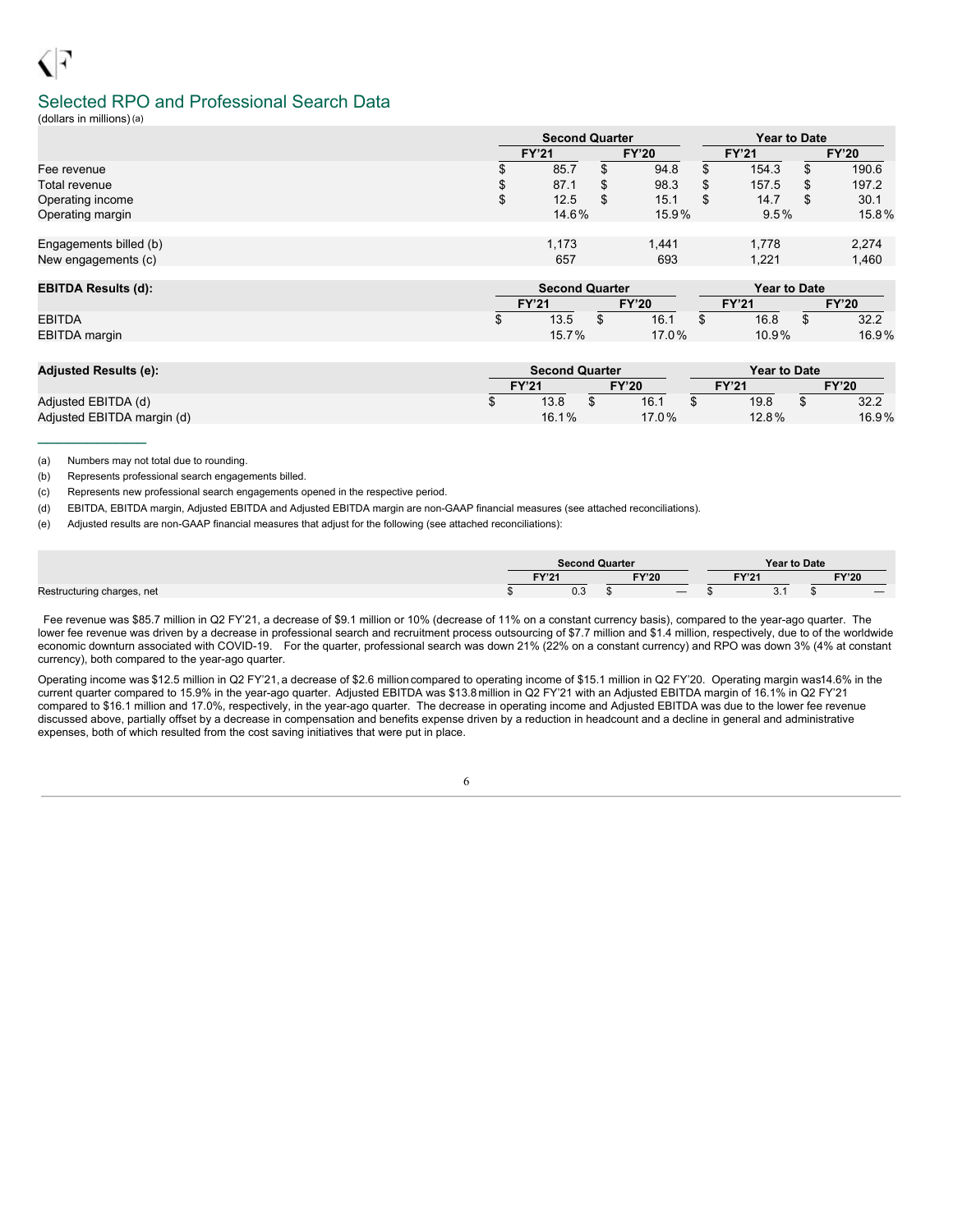

### **Outlook**

Approximately three months have passed since our last earnings call and, while advances have been made in the science and societal and economic consequences of COVID-19, there remains significant uncertainty about the ultimate impact of COVID-19. On the positive side, there have been several announcements around vaccines that have greater than 90% effectiveness. In addition, the world has adopted new ways of working and interacting with substantial acceptance of business being conducted in a virtual world. On the negative side, there are a number of unanswered questions regarding the capacity to manufacture the vaccines at scale as well as how they will be distributed and administered to the population at large. In addition, we are seeing governments putting lockdowns back in place as the number of COVID-19 cases and hospitalizations reach all-time highs.

The constantly evolving and unprecedented nature of what we are currently experiencing, combined with all the unanswered questions and ever-changing datapoints, continues to cloud the near-term predictability of our business. Consequently, and consistent with our approach to the fourth quarter of FY'20 and first and second quarters of FY'21, we will not issue any specific revenue or earnings guidance for the third quarter of FY'21. We plan to reassess the suspension of our guidance once we are comfortable that the coronavirus uncertainties have largely passed.

# **Earnings Conference Call Webcast**

The earnings conference call will be held today at 12:00 PM (EST) and hosted by CEO Gary Burnison, CFO Robert Rozek and SVP Finance Gregg Kvochak. The conference call will be webcast and available online at ir.kornferry.com. We will also post to this section of our website earnings slides, which will accompany our webcast, and other important information, and encourage you to review the information that we make available on our website.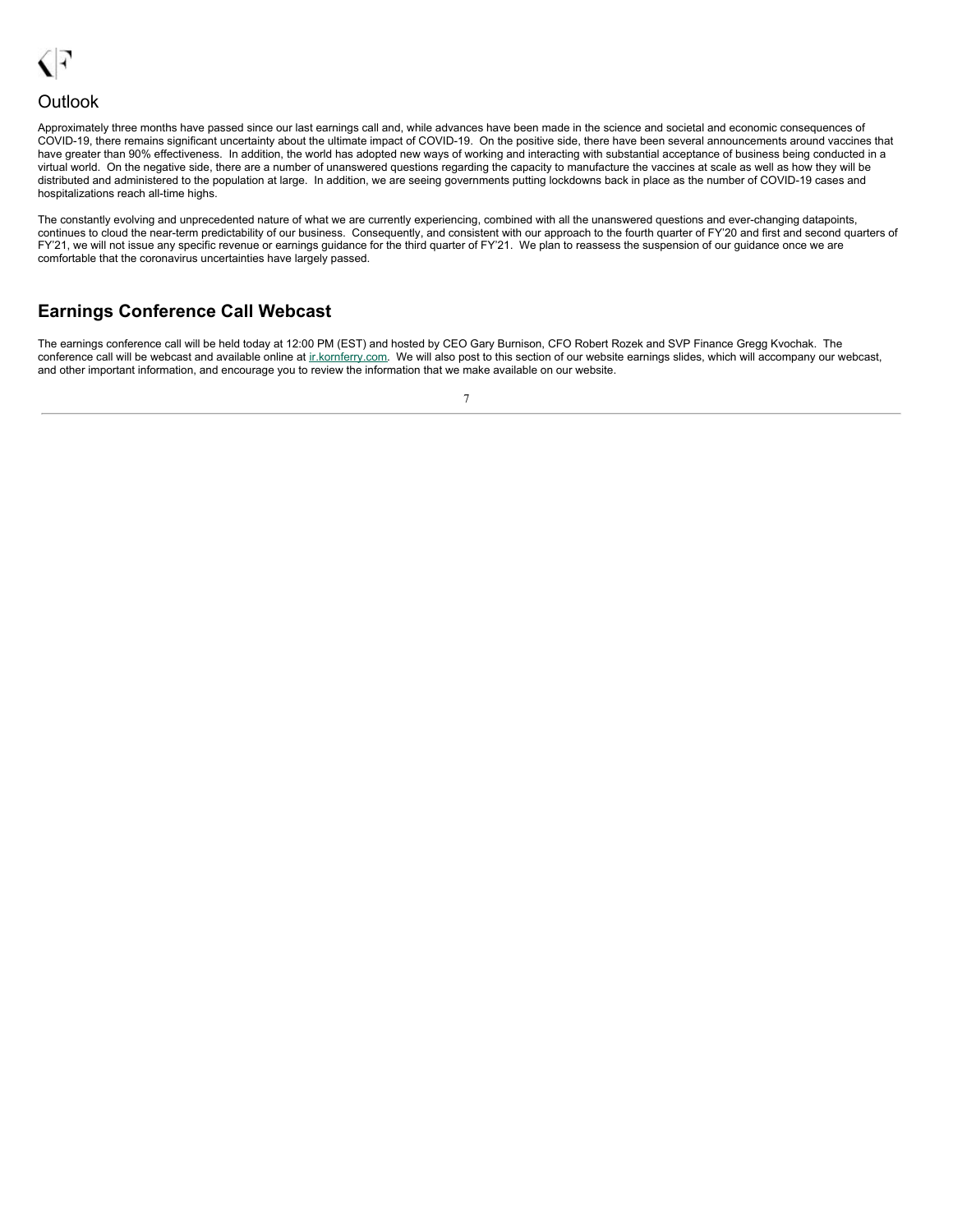# <span id="page-10-0"></span>**About Korn Ferry**

Korn Ferry is a global organizational consulting firm. We help clients synchronize strategy and talent to drive superior performance. We work with organizations to design their structures, roles, and responsibilities. We help them hire the right people to bring their strategy to life. And we advise them on how to reward, develop, and motivate their people. Visit kornferry.com for more information.

### *Forward-Looking Statements*

Statements in this press release and our conference call that relate to future results and events ("forward-looking statements") are based on Korn Ferry's current expectations. These statements, which include words such as "believes", "expects", "anticipates:" or "likely", include references to our outlook as well as the expected benefits of the acquisition of the acquired companies (as defined below), the timing and expected benefits of our restructuring plan, the magnitude and duration of the impact of the COVID-19 outbreak on our business, employees, customers and our ability to provide services in affected regions, and the potential opportunities for our business as a result of worldwide changes in how companies conduct business as a result of COVID-19. Readers are cautioned not to place undue reliance on such statements. Actual results in future periods may differ materially from those currently expected or desired because of a number of risks and uncertainties that are beyond the control of Korn Ferry. The potential risks and uncertainties include those relating to the magnitude and duration of the negative impact of the COVID-19 outbreak on our business, employees, customers and our ability to provide services in affected regions, global and local political or economic developments in or affecting countries where we have operations, competition, changes in demand for our services as a result of automation, the dependence on and costs of attracting and retaining qualified and experienced consultants, our ability to maintain relationships with customers and suppliers and retain key employees, maintaining our brand name and professional reputation, potential legal liability and regulatory developments, the portability of client relationships, consolidation of the industries we serve, currency fluctuations in our international operations, risks related to growth, alignment of our cost structure, restrictions imposed by off-limits agreements, reliance on information processing systems, cyber security vulnerabilities, changes to data security, data privacy and data protection laws, limited protection of our intellectual property, our ability to enhance and develop new technology, our ability to develop new products and services, the utilization and billing rates of our consultants, dependence on third parties for the execution of critical functions, our ability to successfully recover from a disaster or other business continuity problems, changes in our accounting estimates/assumptions, technical guidance relating to the Tax Act, treaties, or regulations on our business and our company, impairment of goodwill and other intangible assets, deferred tax assets that we may not be able to use, our indebtedness, the phase-out of the London Interbank Offered Rate, expansion of social media platforms, seasonality, ability to effect acquisition and integrate recently acquired companies, including those of Miller Heiman Group, AchieveForum, and Strategy Execution (collectively, the "acquired companies"); the ability to recognize the anticipated benefits of the acquisition of the acquired companies; the costs related to the acquisition of the acquired companies and employment liability risk. For a detailed description of risks and uncertainties that could cause differences, please refer to Korn Ferry's periodic filings with the Securities and Exchange Commission. Korn Ferry disclaims any intention or obligation to update or revise any forward-looking statements, whether as a result of new information, future events or otherwise.

## *Use of Non-GAAP Financial Measures*

This press release contains financial information calculated other than in accordance with U.S. Generally Accepted Accounting Principles ("GAAP"). In particular, it includes:

- Adjusted net income attributable to Korn Ferry, adjusted to exclude integration/acquisition costs and restructuring charges, net of income tax effect;
- Adjusted basic and diluted earnings per share, adjusted to exclude integration/acquisition costs and restructuring charges, net of income tax effect;
- Constant currency (calculated using a quarterly average) percentages that represent the percentage change that would have resulted had exchange rates in the *prior period been the same as those in effect in the current period;*
- *• EBITDA, or earnings before interest, taxes, depreciation and amortization and EBITDA margin; and*
- Adjusted EBITDA, which is EBITDA further adjusted to exclude integration/acquisition costs and restructuring charges, and Adjusted EBITDA margin.

This non-GAAP disclosure has limitations as an analytical tool, should not be viewed as a substitute for financial information determined in accordance with GAAP, and should not be considered in isolation or as a substitute for analysis of the Company's results as reported under GAAP, nor is it necessarily comparable to non-GAAP *performance measures that may be presented by other companies.*

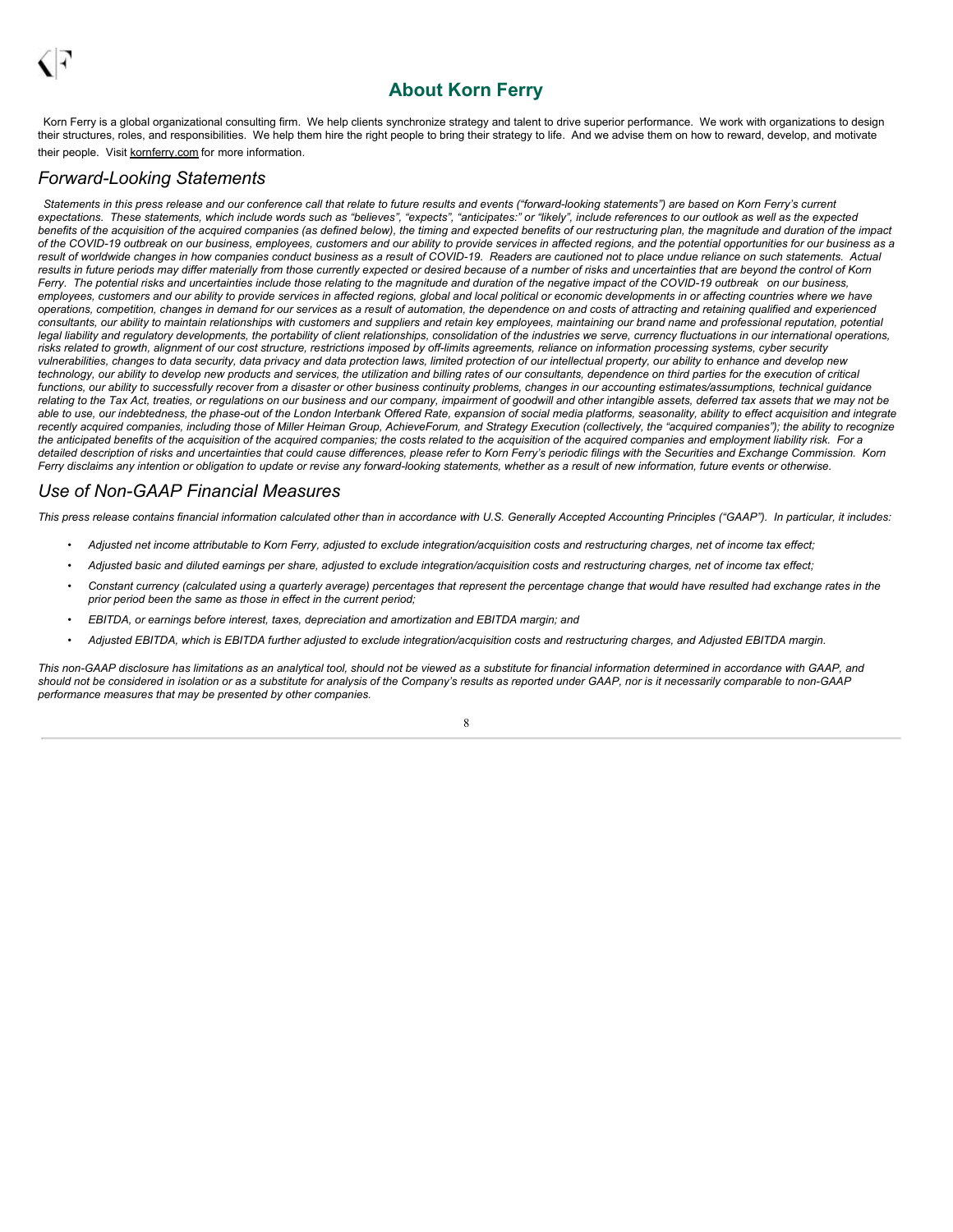Management believes the presentation of non-GAAP financial measures in this press release provides meaningful supplemental information regarding Korn Ferry's performance by excluding certain charges that may not be indicative of Korn Ferry's ongoing operating results. These non-GAAP financial measures are performance measures and are not indicative of the liquidity of Korn Ferry. These charges, which are described in the footnotes in the attached reconciliations, represent 1) costs we incurred to acquire and integrate a portion of our Digital business and 2) charges we incurred to restructure the Company as a result of COVID-19. The use of non-GAAP financial measures facilitates comparisons to Korn Ferry's historical performance. Korn Ferry includes non-GAAP financial measures because management believes they are useful to investors in allowing for greater transparency with respect to supplemental information used by management in its evaluation of Korn Ferry's ongoing operations and financial and operational decision-making. Adjusted net income attributable to Korn Ferry, adjusted basic and diluted earnings per share and Adjusted EBITDA, exclude certain charges that management does not consider on-going in nature and allows management and investors to make more meaningful period-to-period comparisons of the Company's operating results. Management further believes that EBITDA is useful to investors because it is frequently used by investors and other interested parties to measure operating performance among companies with different capital structures, effective tax rates and tax attributes and capitalized asset values, all of which can vary substantially from company to company. In the case of constant currency percentages, management believes the presentation of such information provides useful supplemental information regarding Korn Ferry's performance as excluding the impact of exchange rate changes on Korn Ferry's financial performance allows investors to make more meaningful period-to-period comparisons of the Company's operating results, to better identify operating trends that may otherwise be masked or distorted by exchange rate changes and to perform related trend analysis, and provides a higher degree of transparency of information used by management in its evaluation of Korn *Ferry's ongoing operations and financial and operational decision-making.*

### *[Tables attached]*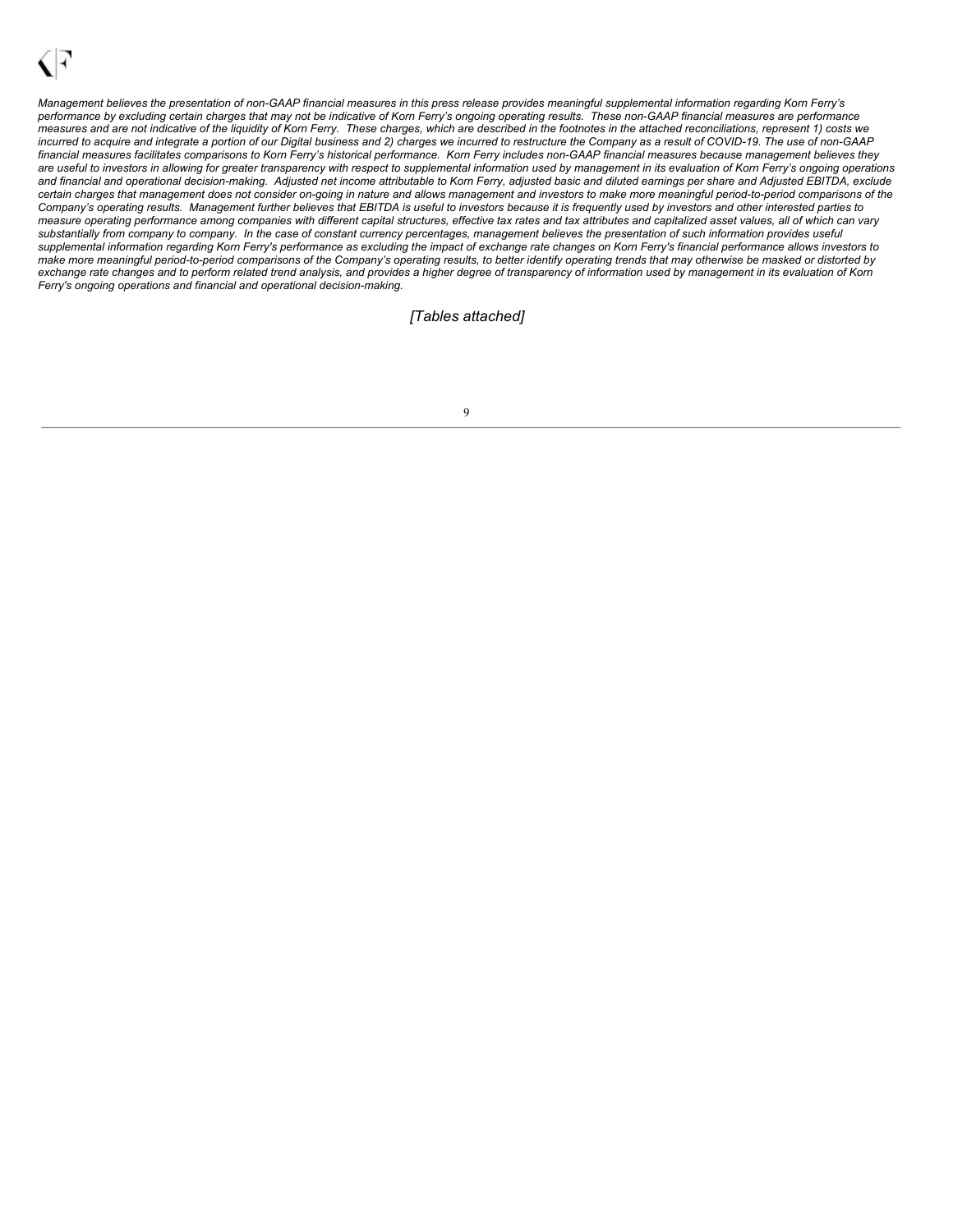#### **KORN FERRY AND SUBSIDIARIES CONSOLIDATED STATEMENTS OF OPERATIONS (in thousands, except per share amounts)**

|                                                              | <b>Three Months Ended</b> |             |             |    | <b>Six Months Ended</b> |             |           |  |  |  |  |
|--------------------------------------------------------------|---------------------------|-------------|-------------|----|-------------------------|-------------|-----------|--|--|--|--|
|                                                              |                           | October 31, |             |    |                         | October 31, |           |  |  |  |  |
|                                                              | 2020                      |             | 2019        |    | 2020                    |             | 2019      |  |  |  |  |
|                                                              |                           |             | (unaudited) |    |                         |             |           |  |  |  |  |
| Fee revenue                                                  | \$<br>435,439             | \$          | 492,389     | \$ | 779,536                 | \$          | 976,938   |  |  |  |  |
| Reimbursed out-of-pocket engagement expenses                 | 2,350                     |             | 11,788      |    | 5,136                   |             | 23,437    |  |  |  |  |
| Total revenue                                                | 437,789                   |             | 504,177     |    | 784,672                 |             | 1,000,375 |  |  |  |  |
| Compensation and benefits                                    | 307,185                   |             | 337,382     |    | 591,197                 |             | 665,878   |  |  |  |  |
| General and administrative expenses                          | 46,476                    |             | 62,009      |    | 93,565                  |             | 127,816   |  |  |  |  |
| Reimbursed expenses                                          | 2,350                     |             | 11,788      |    | 5,136                   |             | 23,437    |  |  |  |  |
| Cost of services                                             | 15,901                    |             | 18,414      |    | 30,170                  |             | 35,549    |  |  |  |  |
| Depreciation and amortization                                | 15,298                    |             | 12,715      |    | 30,333                  |             | 25,492    |  |  |  |  |
| Restructuring charges, net                                   | 2,407                     |             |             |    | 29,894                  |             |           |  |  |  |  |
| Total operating expenses                                     | 389,617                   |             | 442,308     |    | 780,295                 |             | 878,172   |  |  |  |  |
| Operating income                                             | 48,172                    |             | 61,869      |    | 4,377                   |             | 122,203   |  |  |  |  |
| Other income, net                                            | 277                       |             | 1,133       |    | 11,439                  |             | 2,959     |  |  |  |  |
| Interest expense, net                                        | (7, 494)                  |             | (4,210)     |    | (14, 388)               |             | (8, 267)  |  |  |  |  |
| Income before provision for income taxes                     | 40,955                    |             | 58,792      |    | 1,428                   |             | 116,895   |  |  |  |  |
| Income tax provision                                         | 12,877                    |             | 15,760      |    | 4,205                   |             | 30,213    |  |  |  |  |
| Net income (loss)                                            | 28,078                    |             | 43,032      |    | (2,777)                 |             | 86,682    |  |  |  |  |
| Net income attributable to noncontrolling interest           | (300)                     |             | (228)       |    | (278)                   |             | (927)     |  |  |  |  |
| Net income (loss) attributable to Korn Ferry                 | 27,778                    |             | 42,804      |    | (3,055)                 |             | 85,755    |  |  |  |  |
| Earnings (loss) per common share attributable to Korn Ferry: |                           |             |             |    |                         |             |           |  |  |  |  |
| Basic                                                        | 0.51                      |             | 0.78        |    | (0.06)                  |             | 1.54      |  |  |  |  |
| <b>Diluted</b>                                               | 0.51                      |             | 0.77        |    | (0.06)                  |             | 1.54      |  |  |  |  |
| Weighted-average common shares outstanding:                  |                           |             |             |    |                         |             |           |  |  |  |  |
| Basic                                                        | 53,229                    |             | 54,568      |    | 53,246                  |             | 54,917    |  |  |  |  |
| <b>Diluted</b>                                               | 53,390                    |             | 54,716      |    | 53,246                  |             | 55,170    |  |  |  |  |
| Cash dividends declared per share:                           | 0.10                      |             | 0.10        |    | 0.20                    |             | 0.20      |  |  |  |  |
|                                                              |                           |             |             |    |                         |             |           |  |  |  |  |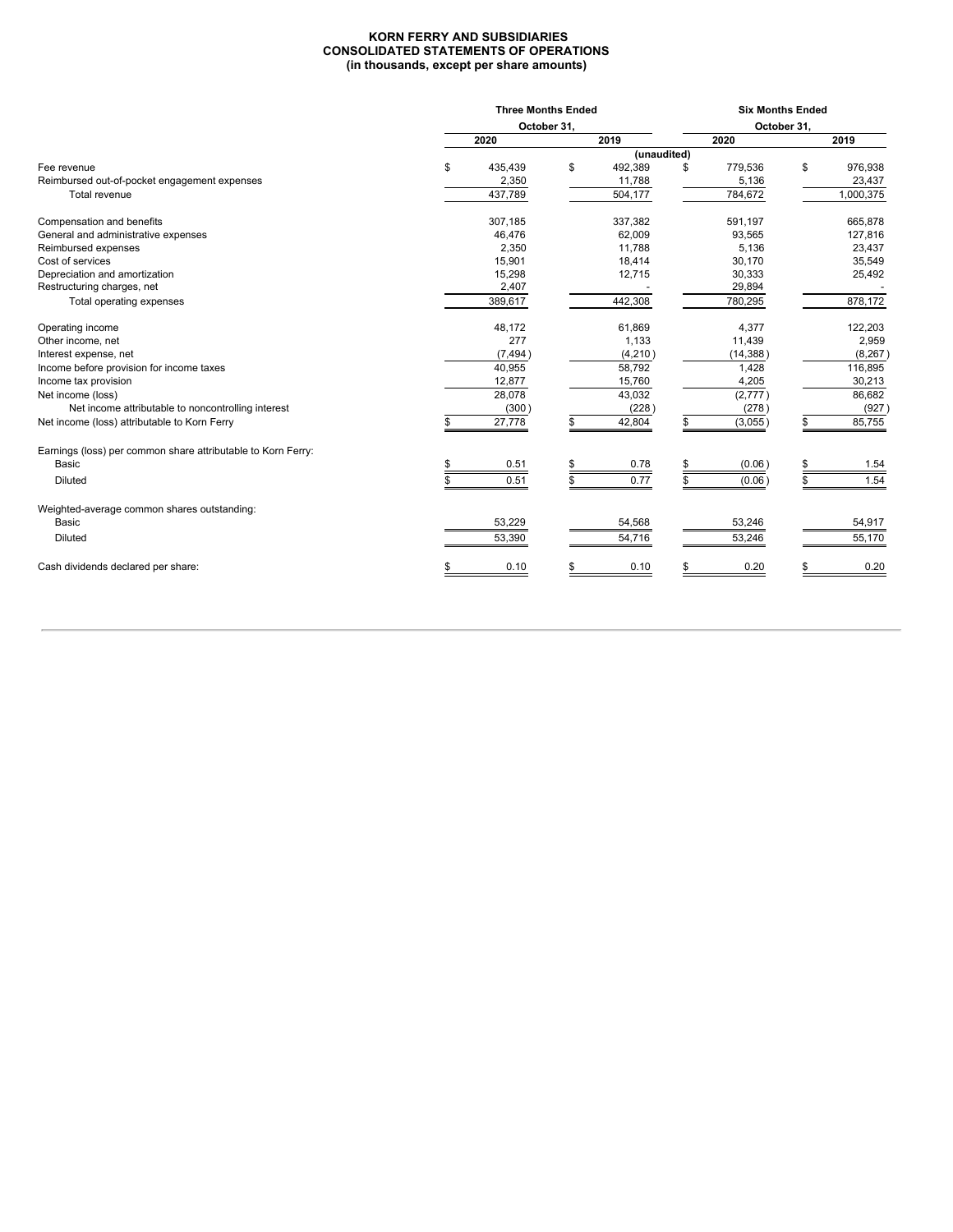#### **KORN FERRY AND SUBSIDIARIES FINANCIAL SUMMARY BY SEGMENT (in thousands) (unaudited)**

|                                              |               |        | Three Months Ended October 31. |            |               | <b>Six Months Ended October 31.</b> |    |           |            |
|----------------------------------------------|---------------|--------|--------------------------------|------------|---------------|-------------------------------------|----|-----------|------------|
|                                              | 2020          |        | 2019                           | % Change   | 2020          |                                     |    | 2019      | % Change   |
| Fee revenue:                                 |               |        |                                |            |               |                                     |    |           |            |
| Consulting                                   | 126,685<br>\$ |        | \$144,036                      | $(12.0\%)$ | \$<br>226,003 |                                     |    | 281,578   | (19.7%)    |
| Digital                                      | 75,043        |        | 65,724                         | 14.2%      | 131,016       |                                     |    | 123,708   | 5.9%       |
| <b>Executive Search:</b>                     |               |        |                                |            |               |                                     |    |           |            |
| North America                                | 91,168        |        | 113,818                        | $(19.9\%)$ | 160,483       |                                     |    | 225,540   | $(28.8\%)$ |
| <b>EMEA</b>                                  | 31,629        |        | 39,821                         | $(20.6\%)$ | 61,710        |                                     |    | 86,351    | $(28.5\%)$ |
| Asia Pacific                                 | 20,807        |        | 25,944                         | $(19.8\%)$ | 38,059        |                                     |    | 53,306    | $(28.6\%)$ |
| Latin America                                | 4,456         |        | 8,272                          | $(46.1\%)$ | 7,951         |                                     |    | 15,857    | $(49.9\%)$ |
| <b>Total Executive Search</b>                | 148,060       |        | 187,855                        | $(21.2\%)$ | 268,203       |                                     |    | 381,054   | $(29.6\%)$ |
| RPO and Professional Search                  | 85,651        |        | 94,774                         | $(9.6\%)$  | 154,314       |                                     |    | 190,598   | $(19.0\%)$ |
| Total fee revenue                            | 435,439       |        | 492,389                        | $(11.6\%)$ | 779,536       |                                     |    | 976,938   | $(20.2\%)$ |
| Reimbursed out-of-pocket engagement expenses | 2,350         |        | 11,788                         | $(80.1\%)$ | 5,136         |                                     |    | 23,437    | $(78.1\%)$ |
| Total revenue                                | 437,789       |        | 504,177<br>\$                  | $(13.2\%)$ | 784,672       |                                     |    | 1,000,375 | $(21.6\%)$ |
| Operating income (loss):                     |               | Margin |                                | Margin     |               | Margin                              |    |           | Margin     |
| Consulting                                   | 14,621<br>\$  | 11.5%  | \$<br>9.826                    | 6.8%       | \$<br>3,694   | 1.6%                                | \$ | 21,609    | 7.7%       |
| Digital                                      | 15,823        | 21.1%  | 18,565                         | 28.2%      | 13,196        | 10.1%                               |    | 32,573    | 26.3%      |
| <b>Executive Search:</b>                     |               |        |                                |            |               |                                     |    |           |            |
| North America                                | 20,491        | 22.5%  | 28,124                         | 24.7%      | 14.756        | 9.2%                                |    | 58,446    | 25.9%      |
| <b>EMEA</b>                                  | 1,509         | 4.8%   | 6,511                          | 16.4%      | (4,710)       | $(7.6\%)$                           |    | 13,822    | 16.0%      |
| Asia Pacific                                 | 3,253         | 15.6%  | 5,803                          | 22.4%      | 4,114         | 10.8%                               |    | 12,796    | 24.0%      |
| Latin America                                | 375           | 8.4%   | 791                            | 9.6%       | (842)         | $(10.6\%)$                          |    | 1,801     | 11.4%      |
| <b>Total Executive Search</b>                | 25,628        | 17.3%  | 41,229                         | 21.9%      | 13,318        | 5.0%                                |    | 86,865    | 22.8%      |
| RPO and Professional Search                  | 12,502        | 14.6%  | 15,094                         | 15.9%      | 14,667        | 9.5%                                |    | 30,135    | 15.8%      |
| Corporate                                    | (20, 402)     |        | (22, 845)                      |            | (40, 498)     |                                     |    | (48, 979) |            |
| Total operating income                       | 48,172        | 11.1%  | 61,869<br>\$                   | 12.6%      | 4,377         | $0.6\%$                             |    | 122,203   | 12.5%      |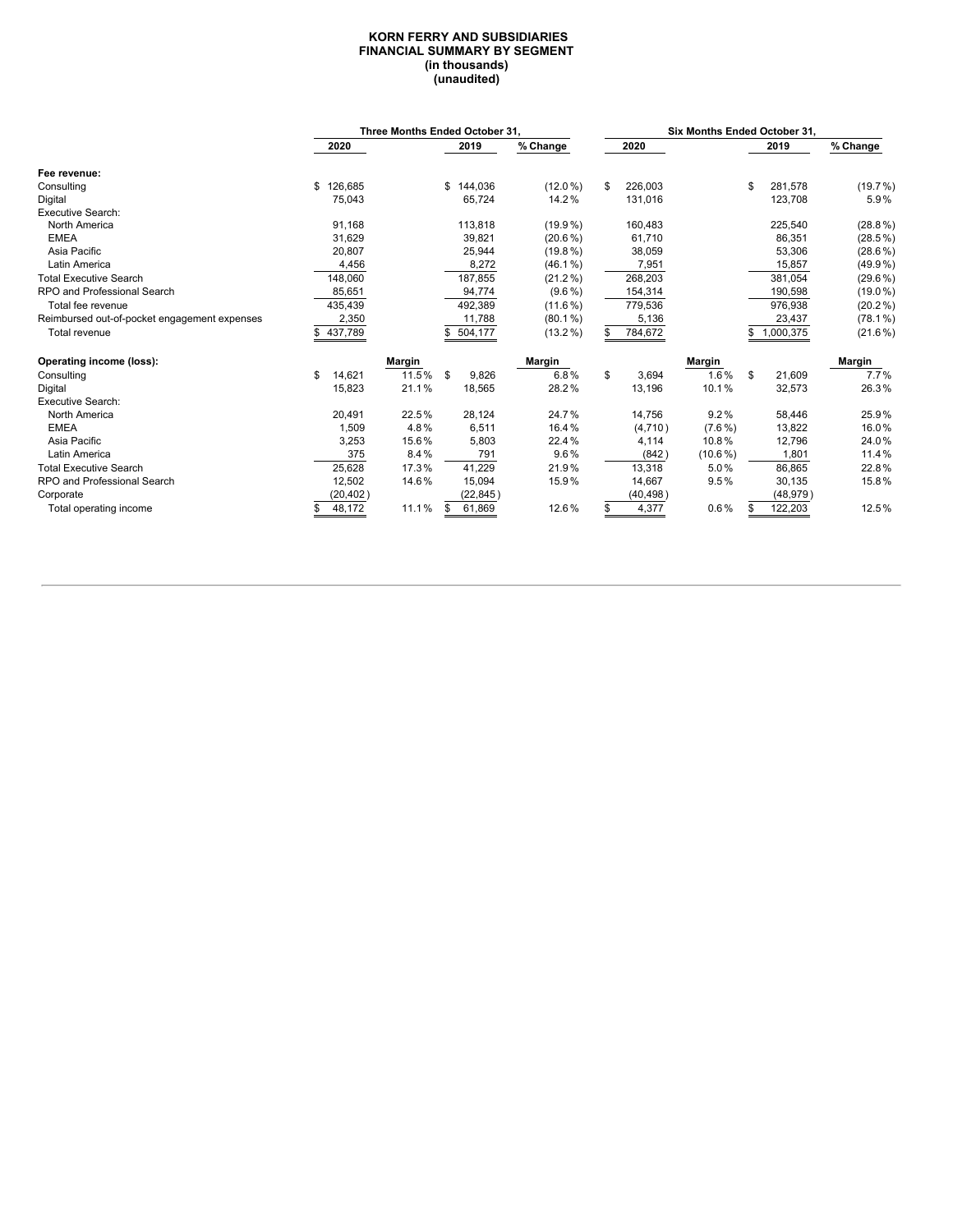#### **KORN FERRY AND SUBSIDIARIES CONSOLIDATED BALANCE SHEETS (in thousands, except per share amounts)**

|                                                                                                                                                       | October 31,<br>2020<br>(unaudited) | April 30,<br>2020 |
|-------------------------------------------------------------------------------------------------------------------------------------------------------|------------------------------------|-------------------|
| <b>ASSETS</b>                                                                                                                                         |                                    |                   |
| Cash and cash equivalents                                                                                                                             | \$<br>553,109                      | \$<br>689,244     |
| Marketable securities                                                                                                                                 | 47.719                             | 41.951            |
| Receivables due from clients, net of allowance for doubtful accounts of \$27,853 and \$23,795 at October 31, 2020 and April 30, 2020,<br>respectively | 435.393                            | 397.165           |
| Income taxes and other receivables                                                                                                                    | 52,995                             | 38,755            |
| Unearned compensation                                                                                                                                 | 50,688                             | 43.117            |
| Prepaid expenses and other assets                                                                                                                     | 30,984                             | 26,851            |
| Total current assets                                                                                                                                  | 1,170,888                          | 1,237,083         |
| Marketable securities, non-current                                                                                                                    | 146,625                            | 132,134           |
| Property and equipment, net                                                                                                                           | 136.035                            | 142.728           |
| Operating lease right-of-use assets, net                                                                                                              | 183,926                            | 195,077           |
| Cash surrender value of company-owned life insurance policies, net of loans                                                                           | 150,190                            | 146,408           |
| Deferred income taxes                                                                                                                                 | 49,908                             | 55,479            |
| Goodwill                                                                                                                                              | 621,560                            | 613,943           |
| Intangible assets, net                                                                                                                                | 102,351                            | 111,926           |
| Unearned compensation, non-current                                                                                                                    | 105,569                            | 79,510            |
| Investments and other assets                                                                                                                          | 25,590                             | 29,540            |
| <b>Total assets</b>                                                                                                                                   | \$<br>2,692,642                    | \$<br>2,743,828   |
| <b>LIABILITIES AND STOCKHOLDERS' EQUITY</b>                                                                                                           |                                    |                   |
| Accounts payable                                                                                                                                      | \$<br>37.639                       | \$<br>45.684      |
| Income taxes payable                                                                                                                                  | 10,591                             | 21.158            |
| Compensation and benefits payable                                                                                                                     | 247.016                            | 280,911           |
| Operating lease liability, current                                                                                                                    | 51,961                             | 54,851            |
| Other accrued liabilities                                                                                                                             | 211,704                            | 221,603           |
| <b>Total current liabilities</b>                                                                                                                      | 558,911                            | 624,207           |
| Deferred compensation and other retirement plans                                                                                                      | 312,187                            | 289.136           |
| Operating lease liability, non-current                                                                                                                | 167.116                            | 180.766           |
| Long-term debt                                                                                                                                        | 394,465                            | 394,144           |
| Deferred tax liabilities                                                                                                                              | 556                                | 1.056             |
| Other liabilities                                                                                                                                     | 37,885                             | 30,828            |
| <b>Total liabilities</b>                                                                                                                              | 1,471,120                          | 1,520,137         |
| Stockholders' equity<br>Common stock: \$0.01 par value, 150,000 shares authorized, 74,845 and 73,205 shares issued and 54,153 and 54,450 shares       |                                    |                   |
| outstanding at October 31, 2020 and April 30, 2020, respectively                                                                                      | 575,103                            | 585,560           |
| Retained earnings                                                                                                                                     | 728,524                            | 742,993           |
| Accumulated other comprehensive loss, net                                                                                                             | (83, 655)                          | (107, 172)        |
| Total Korn Ferry stockholders' equity                                                                                                                 | 1.219.972                          | 1.221.381         |
| Noncontrolling interest                                                                                                                               | 1,550                              | 2,310             |
| Total stockholders' equity                                                                                                                            | 1,221,522                          | 1,223,691         |
| Total liabilities and stockholders' equity                                                                                                            | 2,692,642                          | \$<br>2,743,828   |
|                                                                                                                                                       |                                    |                   |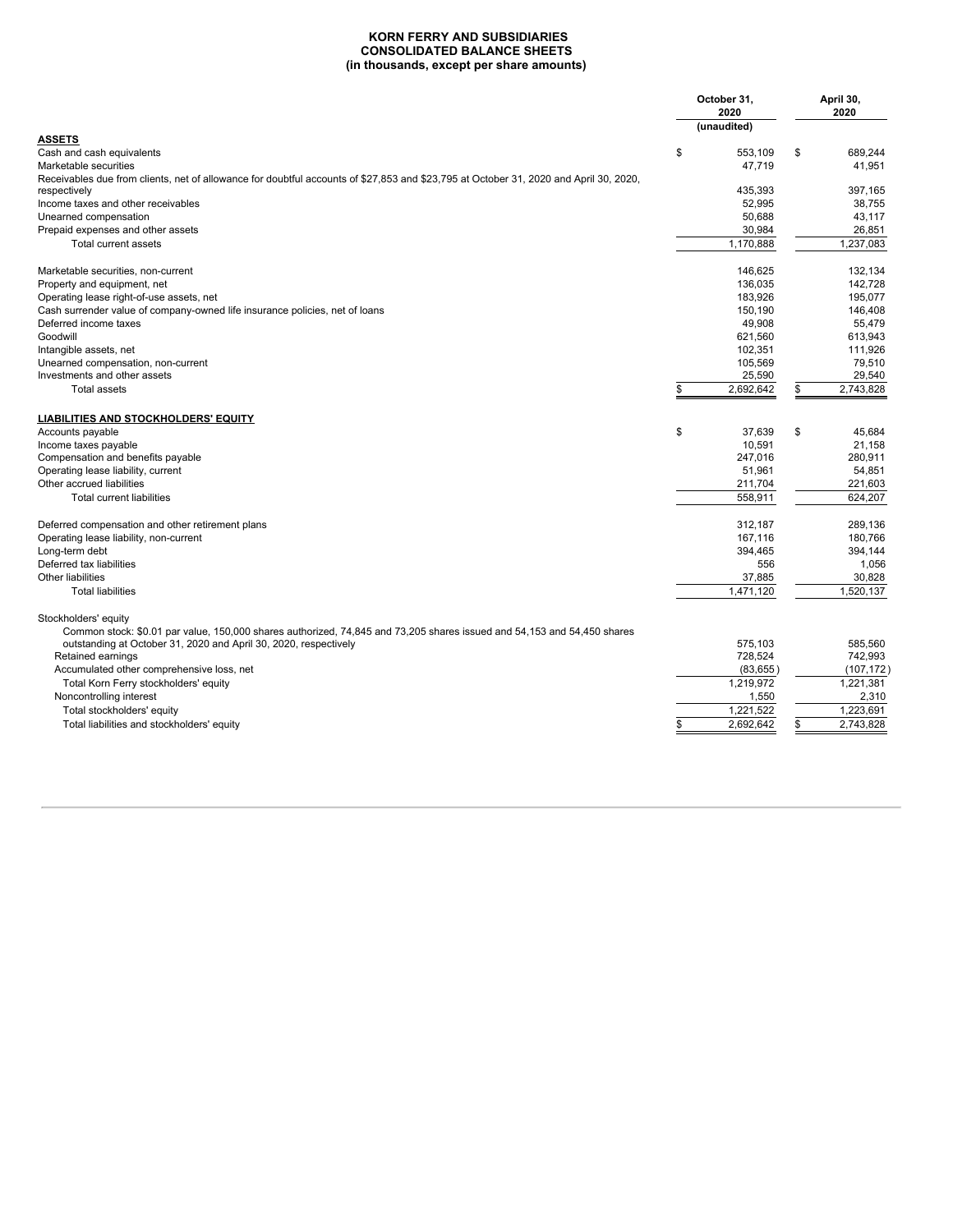#### **KORN FERRY AND SUBSIDIARIES RECONCILIATION OF GAAP TO NON-GAAP FINANCIAL MEASURES (in thousands, except per share amounts)**

|                                                     | <b>Three Months Ended</b> |                | <b>Six Months Ended</b> |             |    |         |  |  |  |  |  |
|-----------------------------------------------------|---------------------------|----------------|-------------------------|-------------|----|---------|--|--|--|--|--|
|                                                     | October 31,               |                |                         | October 31, |    |         |  |  |  |  |  |
|                                                     | 2020                      | 2019           |                         | 2020        |    | 2019    |  |  |  |  |  |
|                                                     |                           |                | (unaudited)             |             |    |         |  |  |  |  |  |
| Net income (loss) attributable to Korn Ferry        | \$<br>27,778              | \$<br>42,804   | \$                      | (3,055)     | \$ | 85.755  |  |  |  |  |  |
| Net income attributable to non-controlling interest | 300                       | 228            |                         | 278         |    | 927     |  |  |  |  |  |
| Net income (loss)                                   | 28,078                    | 43,032         |                         | (2,777)     |    | 86,682  |  |  |  |  |  |
| Income tax provision                                | 12,877                    | 15,760         |                         | 4,205       |    | 30,213  |  |  |  |  |  |
| Income before provision for income taxes            | 40,955                    | 58,792         |                         | 1,428       |    | 116,895 |  |  |  |  |  |
| Other income, net                                   | (277)                     | (1, 133)       |                         | (11, 439)   |    | (2,959) |  |  |  |  |  |
| Interest expense, net                               | 7,494                     | 4,210          |                         | 14,388      |    | 8,267   |  |  |  |  |  |
| Operating income                                    | 48,172                    | 61,869         |                         | 4,377       |    | 122,203 |  |  |  |  |  |
| Depreciation and amortization                       | 15,298                    | 12,715         |                         | 30,333      |    | 25,492  |  |  |  |  |  |
| Other income, net                                   | 277                       | 1,133          |                         | 11,439      |    | 2,959   |  |  |  |  |  |
| <b>EBITDA</b>                                       | 63,747                    | 75,717         |                         | 46,149      |    | 150,654 |  |  |  |  |  |
| Integration/acquisition costs (1)                   |                           | 2,615          |                         | 737         |    | 2,615   |  |  |  |  |  |
| Restructuring charges, net (2)                      | 2,407                     |                |                         | 29,894      |    |         |  |  |  |  |  |
| <b>Adjusted EBITDA</b>                              | 66,154                    | 78,332         | £.                      | 76,780      |    | 153,269 |  |  |  |  |  |
| Operating margin                                    | 11.1%                     | 12.6%          |                         | 0.6%        |    | 12.5%   |  |  |  |  |  |
| Depreciation and amortization                       | 3.4%                      | 2.6%           |                         | 3.9%        |    | 2.6%    |  |  |  |  |  |
| Other income, net                                   | 0.1%                      | 0.2%           |                         | 1.4%        |    | 0.3%    |  |  |  |  |  |
| <b>EBITDA</b> margin                                | 14.6%                     | 15.4%          |                         | 5.9%        |    | 15.4%   |  |  |  |  |  |
| Integration/acquisition costs (1)                   |                           | 0.5%           |                         | 0.1%        |    | 0.3%    |  |  |  |  |  |
| Restructuring charges, net (2)                      | 0.6%                      |                |                         | 3.8%        |    |         |  |  |  |  |  |
| Adjusted EBITDA margin                              | 15.2%                     | 15.9%          |                         | 9.8%        |    | 15.7%   |  |  |  |  |  |
|                                                     |                           |                |                         |             |    |         |  |  |  |  |  |
| Net income (loss) attributable to Korn Ferry        | \$<br>27,778              | \$<br>42,804   | \$                      | (3,055)     | \$ | 85,755  |  |  |  |  |  |
| Integration/acquisition costs (1)                   |                           | 2,615          |                         | 737         |    | 2,615   |  |  |  |  |  |
| Restructuring charges, net (2)                      | 2,407                     |                |                         | 29,894      |    |         |  |  |  |  |  |
| Tax effect on the adjusted items (3)                | (717)                     | (668)          |                         | (8,321)     |    | (668)   |  |  |  |  |  |
| Adjusted net income attributable to Korn Ferry      | 29,468                    | \$<br>44,751   | \$                      | 19,255      |    | 87,702  |  |  |  |  |  |
| Basic earnings (loss) per common share              | \$<br>0.51                | \$<br>0.78     | \$                      | (0.06)      | \$ | 1.54    |  |  |  |  |  |
| Integration/acquisition costs (1)                   |                           | 0.05           |                         | 0.01        |    | 0.05    |  |  |  |  |  |
| Restructuring charges, net (2)                      | 0.04                      | $\overline{a}$ |                         | 0.56        |    |         |  |  |  |  |  |
| Tax effect on the adjusted items (3)                | (0.01)                    | (0.02)         |                         | (0.16)      |    | (0.01)  |  |  |  |  |  |
| Adjusted basic earnings per share                   | \$<br>0.54                | \$<br>0.81     | \$                      | 0.35        | \$ | 1.58    |  |  |  |  |  |
| Diluted earnings (loss) per common share            | \$<br>0.51                | \$<br>0.77     | \$                      | (0.06)      | \$ | 1.54    |  |  |  |  |  |
| Integration/acquisition costs (1)                   |                           | 0.05           |                         | 0.01        |    | 0.04    |  |  |  |  |  |
| Restructuring charges, net (2)                      | 0.04                      |                |                         | 0.56        |    |         |  |  |  |  |  |
| Tax effect on the adjusted items (3)                | (0.01)                    | (0.01)         |                         | (0.16)      |    | (0.01)  |  |  |  |  |  |
| Adjusted diluted earnings per share                 | \$<br>0.54                | \$<br>0.81     | \$                      | 0.35        | \$ | 1.57    |  |  |  |  |  |
|                                                     |                           |                |                         |             |    |         |  |  |  |  |  |

Explanation of Non-GAAP Adjustments<br>
(1) Costs associated with previous a<br>
(2) Restructuring charges we incurre (1) Costs associated with previous acquisitions, such as legal and professional fees, retention awards and the on-going integration expenses to combine the companies.<br>(2) Restructuring charges we incurred to rationalize ou

(3) Tax effect on integration/acquisition costs and restructuring charges, net.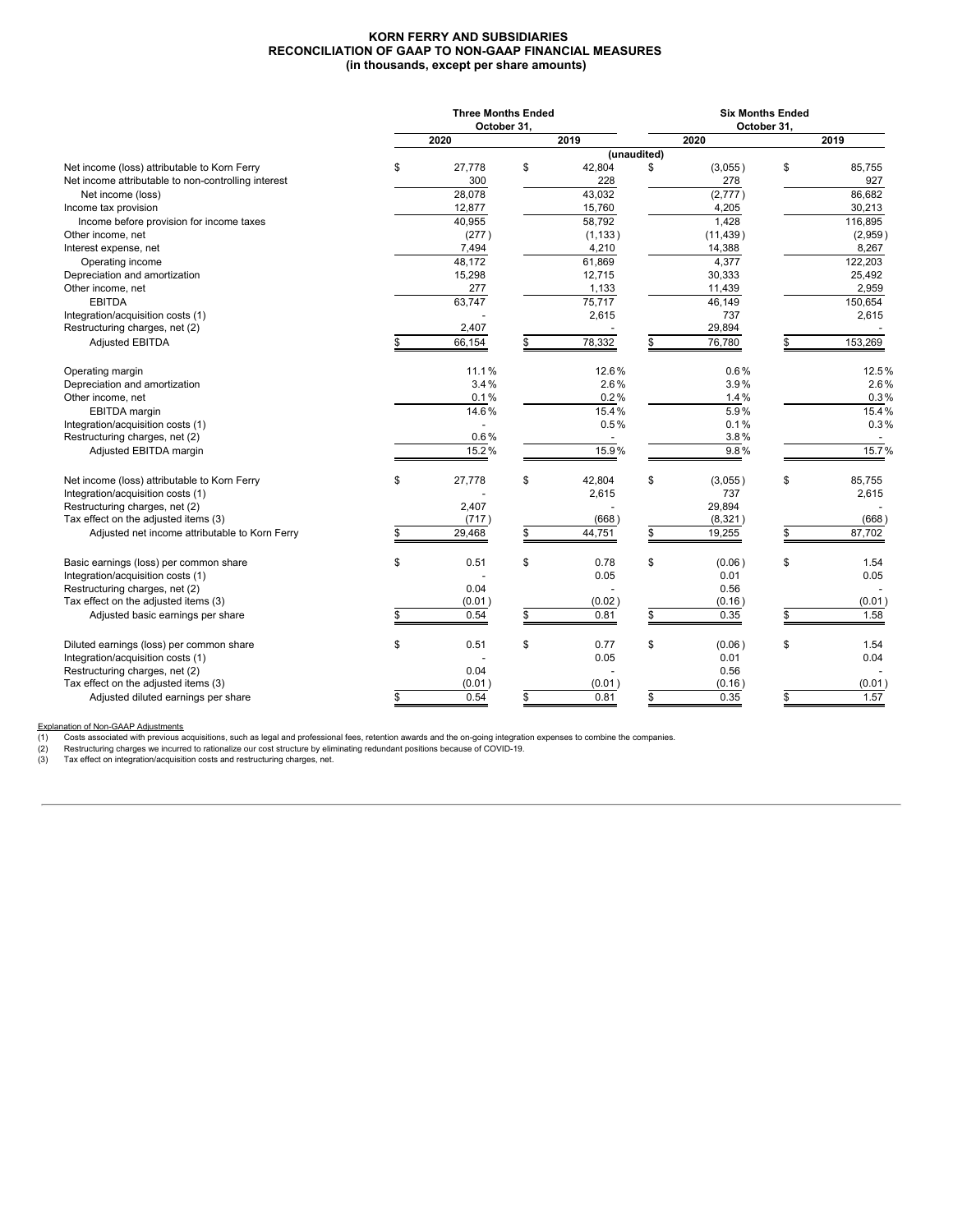#### **KORN FERRY AND SUBSIDIARIES RECONCILIATION OF NET INCOME AND OPERATING INCOME (GAAP) TO EBITDA AND ADJUSTED EBITDA (NON-GAAP) (in thousands) (unaudited)**

|                                                                                                                                                                      |            |                                           |                      |                                           | Three Months Ended October 31, 2020<br><b>Executive Search</b> |                                             |             |                                       |              |                                       |          |                                              |          |                                            |                                   |                                        |                      |                                          |          |                                               |
|----------------------------------------------------------------------------------------------------------------------------------------------------------------------|------------|-------------------------------------------|----------------------|-------------------------------------------|----------------------------------------------------------------|---------------------------------------------|-------------|---------------------------------------|--------------|---------------------------------------|----------|----------------------------------------------|----------|--------------------------------------------|-----------------------------------|----------------------------------------|----------------------|------------------------------------------|----------|-----------------------------------------------|
|                                                                                                                                                                      | Consulting |                                           | Digital              |                                           |                                                                | <b>North</b><br>America                     | <b>EMEA</b> |                                       | Asia Pacific |                                       |          | Latin<br>America                             | Subtotal |                                            | RPO and<br>Professional<br>Search |                                        | Corporate            |                                          |          | Consolidated                                  |
| Fee revenue<br>Total revenue                                                                                                                                         | \$<br>\$   | 126,685<br>127,051                        | £.<br>$\mathfrak{s}$ | 75,043<br>75,038                          | S<br>\$                                                        | 91.168<br>91,609                            | S<br>\$     | 31,629<br>31,714                      | \$<br>\$     | 20,807<br>20,820                      | S<br>S   | 4,456<br>4,456                               | \$<br>\$ | 148.060<br>148,599                         | S<br>S                            | 85.651<br>87.101                       | \$<br>$\mathfrak{s}$ |                                          | \$<br>\$ | 435,439<br>437,789                            |
| Net income attributable to Korn Ferry<br>Net income attributable to noncontrolling<br>interest<br>Other income net<br>Interest expense, net<br>Income tax provision  |            |                                           |                      |                                           |                                                                |                                             |             |                                       |              |                                       |          |                                              |          |                                            |                                   |                                        |                      |                                          | \$       | 27,778<br>300<br>(277)<br>7.494<br>12,877     |
| Operating income (loss)<br>Depreciation and amortization<br>Other income (loss), net<br><b>EBITDA</b><br><b>EBITDA</b> margin                                        | \$         | 14,621<br>4,063<br>336<br>19,020<br>15.0% | \$                   | 15,823<br>7,005<br>202<br>23,030<br>30.7% | \$                                                             | 20,491<br>716<br>(9)<br>21,198<br>23.3%     | S           | 1,509<br>355<br>31<br>1,895<br>6.0%   | \$           | 3,253<br>250<br>166<br>3.669<br>17.6% | S        | 375<br>202<br>$\overline{7}$<br>584<br>13.1% | s.       | 25,628<br>1,523<br>195<br>27,346<br>18.5%  | \$                                | 12,502<br>945<br>24<br>13,471<br>15.7% | \$                   | (20, 402)<br>1,762<br>(480)<br>(19, 120) |          | 48,172<br>15,298<br>277<br>63,747<br>14.6%    |
| Restructuring, charges, net<br><b>Adjusted EBITDA</b><br>Adjusted EBITDA margin                                                                                      |            | 1,143<br>20,163<br>15.9%                  |                      | 54<br>23,084<br>30.8%                     |                                                                | (12)<br>21,186<br>23.2%                     |             | 922<br>2,817<br>8.9%                  | \$           | (28)<br>3,641<br>17.5%                |          | - 1<br>584<br>13.1%                          |          | 882<br>28,228<br>19.1%                     |                                   | 328<br>13,799<br>16.1%                 |                      | (19, 120)                                | S        | 2.407<br>66,154<br>15.2%                      |
|                                                                                                                                                                      |            |                                           |                      |                                           |                                                                |                                             |             |                                       |              | <b>Executive Search</b>               |          | Three Months Ended October 31, 2019          |          |                                            |                                   |                                        |                      |                                          |          |                                               |
|                                                                                                                                                                      |            | Consulting                                |                      | Digital                                   |                                                                | <b>North</b><br>America                     |             | <b>EMEA</b>                           |              | Asia Pacific                          |          | Latin<br>America                             |          | Subtotal                                   |                                   | RPO and<br>Professional<br>Search      |                      | Corporate                                |          | Consolidated                                  |
| Fee revenue<br>Total revenue                                                                                                                                         | \$<br>\$   | 144.036<br>148.198                        | \$<br>\$             | 65,724<br>65,724                          | \$<br>s                                                        | 113,818<br>117.077                          | \$<br>\$    | 39.821<br>40.441                      | \$<br>\$     | 25.944<br>26,168                      | \$<br>\$ | 8,272<br>8,273                               | \$       | 187.855<br>\$191,959                       | \$<br>\$                          | 94.774<br>98.296                       | \$.<br>\$            |                                          | \$<br>\$ | 492,389<br>504,177                            |
| Net income attributable to Korn Ferry<br>Net income attributable to noncontrolling<br>interest<br>Other income, net<br>Interest expense, net<br>Income tax provision |            |                                           |                      |                                           |                                                                |                                             |             |                                       |              |                                       |          |                                              |          |                                            |                                   |                                        |                      |                                          | \$       | 42,804<br>228<br>(1, 133)<br>4,210<br>15,760  |
| Operating income (loss)<br>Depreciation and amortization<br>Other income (loss), net<br><b>EBITDA</b><br><b>EBITDA</b> margin                                        | \$         | 9,826<br>4,357<br>386<br>14,569<br>10.1%  | \$                   | 18,565<br>3,685<br>134<br>22,384<br>34.1% | <b>S</b>                                                       | 28,124<br>869<br>637<br>29,630<br>26.0%     | \$          | 6.511<br>450<br>107<br>7,068<br>17.7% | \$           | 5,803<br>329<br>72<br>6.204<br>23.9%  | S        | 791<br>315<br>30<br>1,136<br>13.7%           | \$       | 41,229<br>1,963<br>846<br>44,038<br>23.4 % | \$                                | 15,094<br>990<br>54<br>16,138<br>17.0% | \$                   | (22, 845)<br>1,720<br>(287)<br>(21, 412) |          | 61,869<br>12,715<br>1,133<br>75,717<br>15.4 % |
| Integration/acquisition costs<br>Adjusted EBITDA<br>Adjusted EBITDA margin                                                                                           |            | 14,569<br>10.1%                           |                      | - -<br>22,384<br>34.1%                    |                                                                | $\overline{\phantom{a}}$<br>29,630<br>26.0% |             | ٠<br>7,068<br>17.7%                   |              | 6,204<br>23.9%                        |          | $\overline{\phantom{a}}$<br>1,136<br>13.7%   |          | 44,038<br>23.4 %                           |                                   | 16,138<br>17.0%                        |                      | 2,615<br>(18, 797)                       | \$       | 2,615<br>78,332<br>15.9%                      |